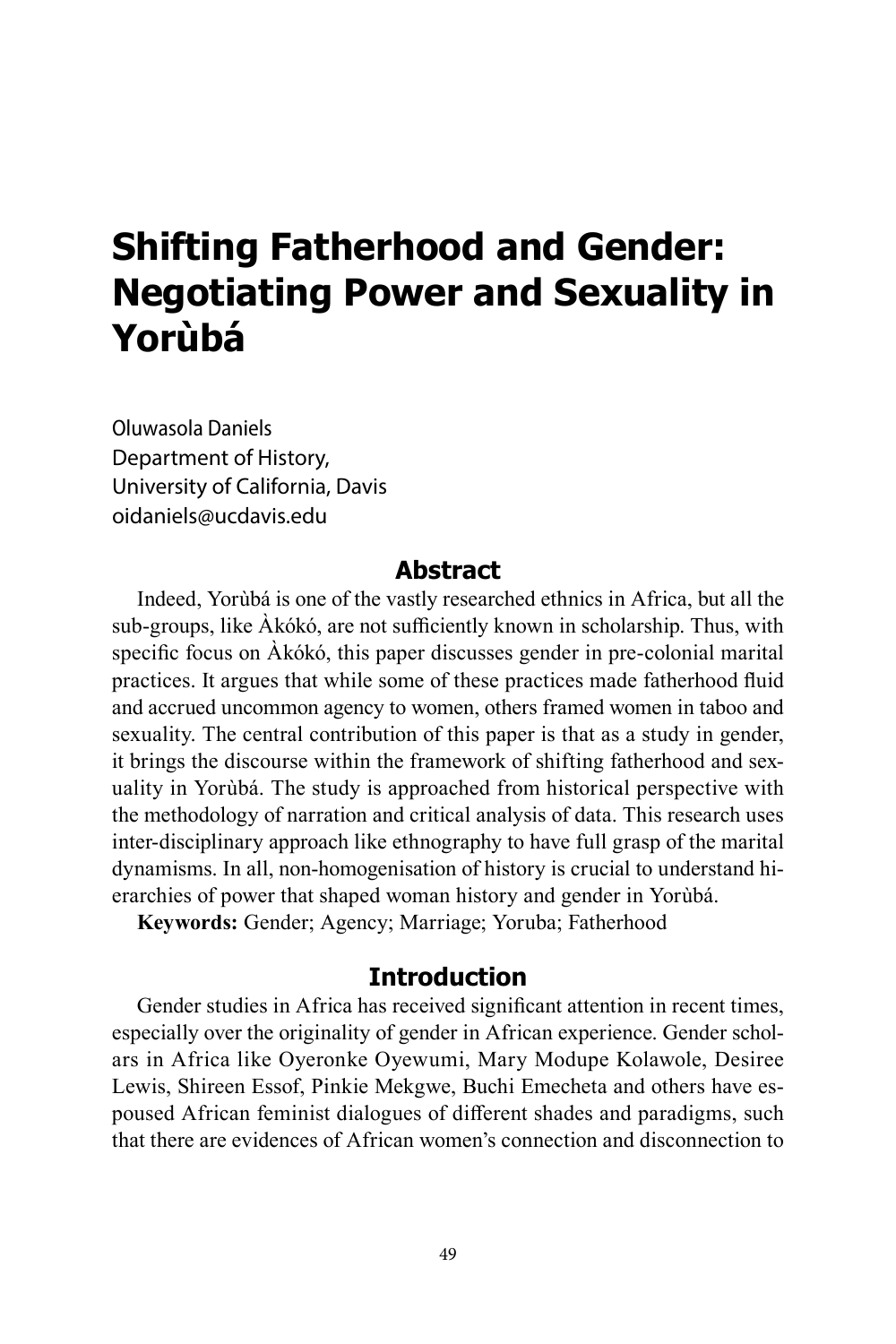gender.<sup>1</sup> For instance, there is the orthodox gender school, which emphasises gender in African pre-colonial experiences. Here, it is affirmed that gender was an integral part of African history, demonstrated in its inheritance and widowhood cultures among others. On the other hand, another gender school, sees no gender in pre-colonial African history, but in African colonial history. Colonialism is seen as a disruption in Africa history. This is evident in British Victorian values, which emphasised domesticity and dependence of women on their husbands.<sup>2</sup> Hence, attempt is geared towards decolonising and dispelling such hegemonic structures. In all, while the former school connects gender with pre-colonialism, the latter disrupts it. Such fluidities of African feminisms reflect epistemology that connects and disconnects gender.

These fluidities have also shaped debates on African feminism in contemporary times, such that responses in literature have both connected and disrupted the gender schools. Consequently, boundaries and dialogues created by fluidities are multi-dimensional and inexhaustible. For instance, one of the submissions of the non-orthodox school in Yorùbá is the absence of gender. Similarly, this research advances this submission by discussing non-gender

<sup>1</sup> Oyeronke Oyewumi, *What Gender is Motherhood? Changing Yoruba Ideals of Power, Procreation and Identity in the Age of Modernity*, (New York: Palgrave Macmillan, 2016).

Oyeronke Oyewumi, "De-Confounding Gender: Feminist Theorizing and Western Culture, a Comment on Hawkesworth's Confounding Gender", *Signs 23(4) (1998)* https:// www.jstor.org/stable/3175203

Oyeronke Oyewumi, *The Invention of Women: Making an African Sense of Western Gender Discourses*, (Minnesota: University of Minnesota, 2010).

Mary Modupe Kolawole, Transcending Incongruities: Rethinking Feminisms and the Dynamics of Identity in Africa *Agenda: Empowering Women for Gender Equity, No. 54,*  (Taylor & Francis, Ltd., 2002) URL: http://www.jstor.org/stable/4548076 (Accessed: 03- 03-2017) 92-98.

Desiree Lewis, "African Feminisms", *And Agenda: Empowering Women for Gender Equity, No. 50,* (Taylor & Francis, Ltd, 2001) URL: http://www.jstor.org/stable/4066401 Accessed: 03-03-2017.

Shireen Essof, African feminisms: Histories, Applications and Prospects, *Agenda (2001) 16:50*, 4-10 http://dx.doi.org/10.1080/10130950.2001.9676003 124-127 (Accessed: 03-04-2018)

Pinkie Mekgwe, 'Theorizing African Feminism(s): The 'Colonial' Question' *Quest*: *An African Journal of Philosophy / Revue Africaine de Philosophie XX, 2008*, 11-22.

Buchi Emecheta, *The Joys of Motherhood* (Oxford: Heinemann Educational Publishers, 1994)

<sup>2</sup> Oluwasola Ibitayo Daniels, "The Dynamics of British Colonial Culture on Nigerian Women, 1900- 1960: North-Eastern Yoruba Example", *Humanities and Social Sciences Review,* vol.4 no.1 (2015) www.universitypublications.net/hssr/0401/html/DE4C247.xml, Rhode Island, USA, 222; Susan Kent, *Sex and Suffrage in Britain 1860-1914* (Princeton: Princeton University Press, 1990), 91.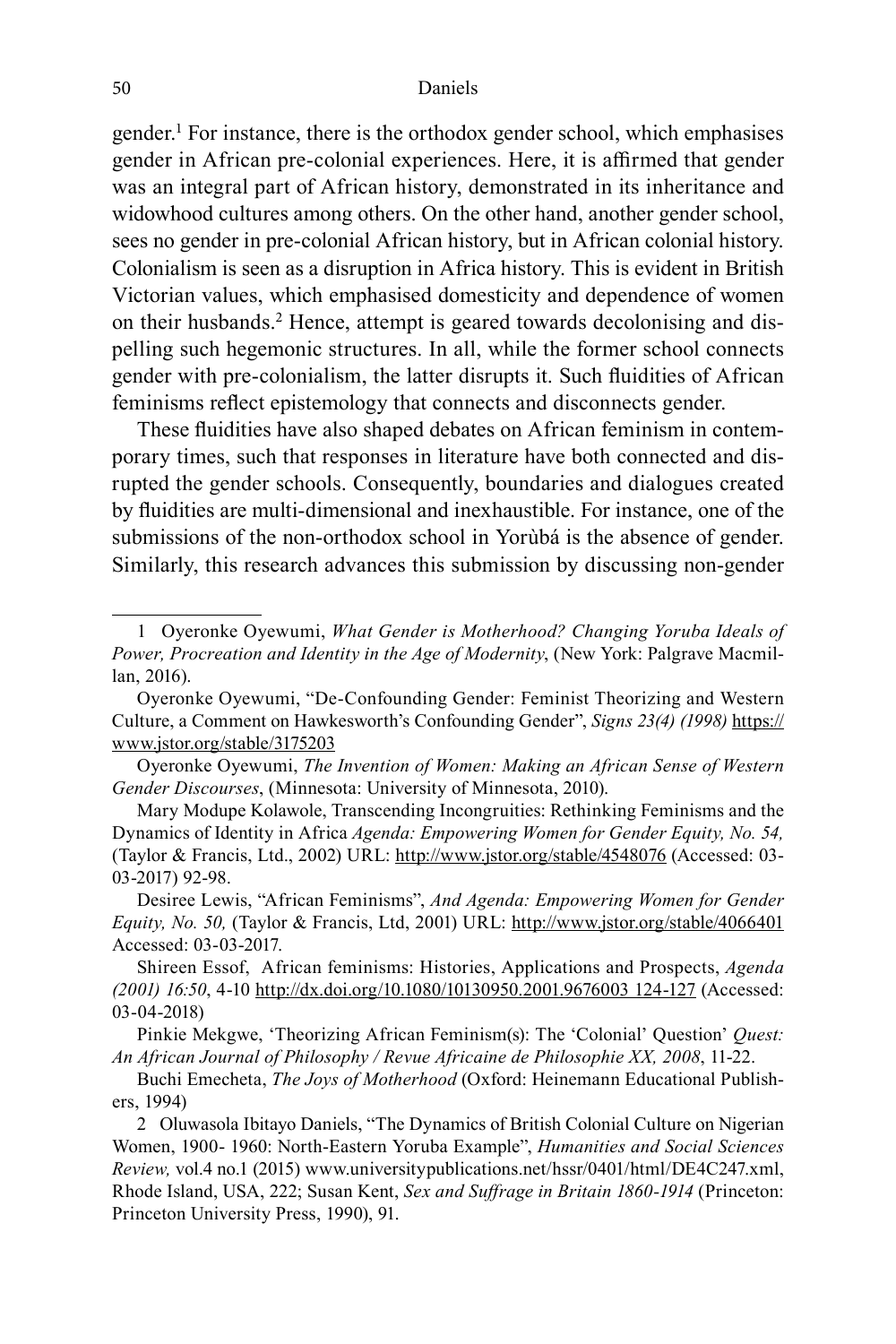specificity of marriage in Àkókó, a Yorùbá sub-group, during pre-colonial period. For example, while man could marry as many wives as he wanted, woman not only had the ability to freely divorce her husband and remarry, but the ability to negotiate fatherhood of her offspring.

On the other hand, the research also connects to the orthodox school in its study of gender in marital cultures of some Àkókó communities, like Ìsùà and Sósan Àkókó. Adultery was gender-specific. Woman was punished for adultery. In fact, it was a capital offence that involved death penalty for the woman. In sum, these two dimensions demonstrates Àkókó as hotbed of fluidities, which allows for seamless study of gender connections and disruptions. In a way, Àkókó's dynamism offers trajectories to study and globalise the concept of gender in Yorùbá and Africa.

One of the theories of studying African feminism is Historical Feminism. Oyeronke Oyewumi is one of the proponents of this theory. Yorùbá women were not victims of gender until it was imported by British colonial rulers. She argues that gender is a colonial construct that has transformed to sexism even among academics.<sup>3</sup> Her work fits into the unorthodox gender school. In fact, her work avers that instead of debating African culture as prejudicial towards the female sex, scholars should focus on the history of the two sexes' roles. Hence, by using historical feminism theory, scholars must do research from the ground up and not just import assumptions.<sup>4</sup> The emphasis on thorough research and non-homogenisation of Yorùbá culture punch the borderless value of the theory to historical research. A gender theory that celebrates heterogeneity in Yorùbá is apt for understanding gender in marital practices of a fluid Yorùbá subgroup, Àkókó, thus, it provides relevant framework for this study.

The paper answers the following research questions: How was elopement marriage practiced in Àkókó? Why was fatherhood fluid in Àkókó? Why or how were married women allowed to freely divorce and elope with another man, in an ethnic, divorce was touted difficult? How did fathers adjust to transfer of their offspring to another man? In what ways did this gender agency survive in an ethnic it was prohibited? Was this marriage universalised in all Àkókó communities? How can this marriage be compared with other marriages and marital practices in Àkókó? How can these fundamental

<sup>3</sup> Oyeronke Oyewumi, "Decolonizing the Intellectual and the Quotidian: Yorùbá Scholars(hip) and Male Dominance", *Gender Epistemologies in Africa Gendering Traditions, Spaces, Social Institutions, and Identities*, Oyeronke Oyewumi (ed), (New York: Palgrave Macmillan, 2011), 9-35

<sup>4</sup> Oyeronke Oyewumi, "Decolonizing the Intellectual and the Quotidian: Yorùbá Scholars (hip) and Male Dominance", 9-35.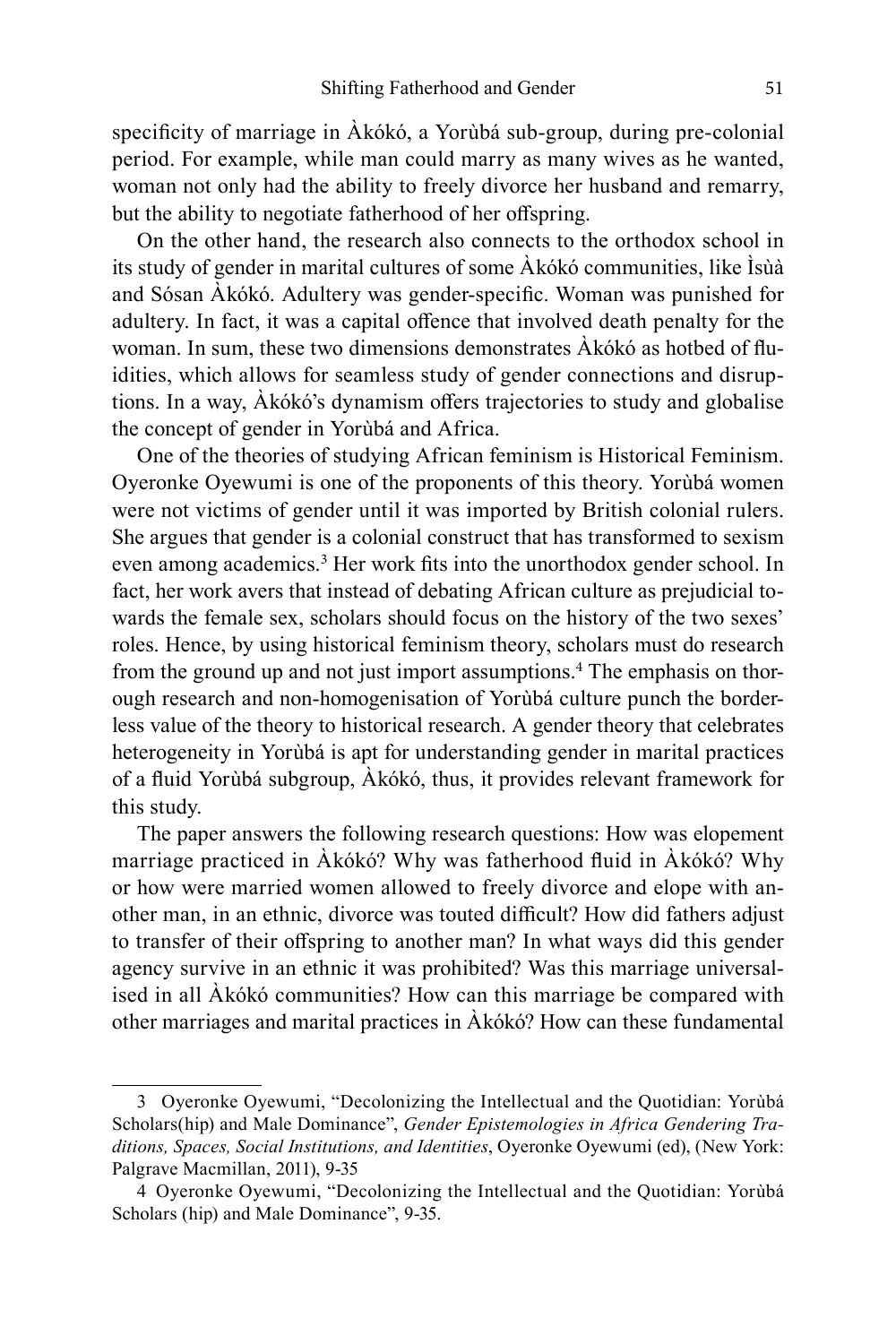nuances complicate as well as contribute to the ongoing debates about gender and sexuality in Yorùbá and Africa?

Two themes, shifting fatherhood and sexuality taboo, are central to this paper. Literature used, are also woven around these themes. The works of Ayodeji Olukoju, S. K. Ogidan, Samuel Johnson, Olubayo Lawore, Gregory L. Forth, Clementine van Eck, Oyewumi, Rowland Abiodun, Moyo Okediji, Sigmund Freud and F. O'Doherty are important to these themes.<sup>5</sup> The major arguments are: firstly, elopement marriage and shifting fatherhood and its legality or illegality. Secondly, gendered marital and sexual taboos and its comparability with elopement marriage. Forth and Eck provide basic understanding of elopement marriage in Turkey and Indonesia. It is celebrated marriage in these places. Indeed, Asia is culturally different from Africa, but the context of elopement marriage is comparable. For instance, provided some conditions were met, bride's parent approved of elopement marriage in Turkey and Indonesia.<sup>6</sup>

Lawore provides a general overview of different marriages in Yorùbá. Elopement marriage was an unconventional marriage which attracted ridicule to the couple and their families.<sup>7</sup> Regarding this marriage as unconventional in Yorùbá is homogenisation of cultural practices, which is inappropriate in the context of Yorùbá cultural diversity. This marriage attracted no ridicule in many parts of Àkókó. Another homogenisation is observed in Johnson's work, where he avers that nobody marries divorced wife of a living man. Again, this runs afoul of Àkókó identity. In Òkà Àkókó, wives divorced their husbands and remarried, by eloping with another man, to start a new family. The nuances left by this homogenisation are studied by this research. The works of Oyewumi, Rowland and Okediji are not on elopement, but on motherhood power in Yorùbáland. These works are necessary to understand the place of mothers in the society. While motherhood reserved power for women over

<sup>5</sup> Olukoju Ayodeji, 'Oral Traditions and the Political History of Oka Akoko', History in Africa 20 (1993): 251 doi:10.2307/3171974; S.K. Ogidan, *Isua Past and Present* (Lagos: Datanomic Publication, 2013): Samuel Johnson, *The History of the Yorubas* (Lagos: CSS Limited, 2001); Olubayo Lawore, *Cultural Ethos of the Yoruba* (Ibadan: Kembim Press, 2004); Gregory L. Forth, *Rindi: An Ethnographic Study of a Traditional Domain in Eastern Sumba*, (Leiden: Brill,1981); Clementine van Eck*, Purified by Blood: Honour Killings amongst Turks in the Netherlands,* 105 (Amsterdam: Amsterdam University Press, 2003): https://www.jstor.org/stable/j.ctt46mx61.8, Oyewumi, Rowland Abiodun, Moyo Okediji, Sigmund Freud and F. O'Doherty

<sup>6</sup> Clementine van Eck*, Purified by Blood: Honour Killings amongst Turks in the Netherlands,* 105 (Amsterdam: Amsterdam University Press, 2003): https://www.jstor. org/stable/j.ctt46mx61.8 ; Gregory L. Forth, *Rindi: An Ethnographic Study of a Traditional Domain in Eastern Sumba*, (Leiden: Brill,1981), 388.

<sup>7</sup> Olubayo Lawore, *Cultural Ethos of the Yoruba*, 5.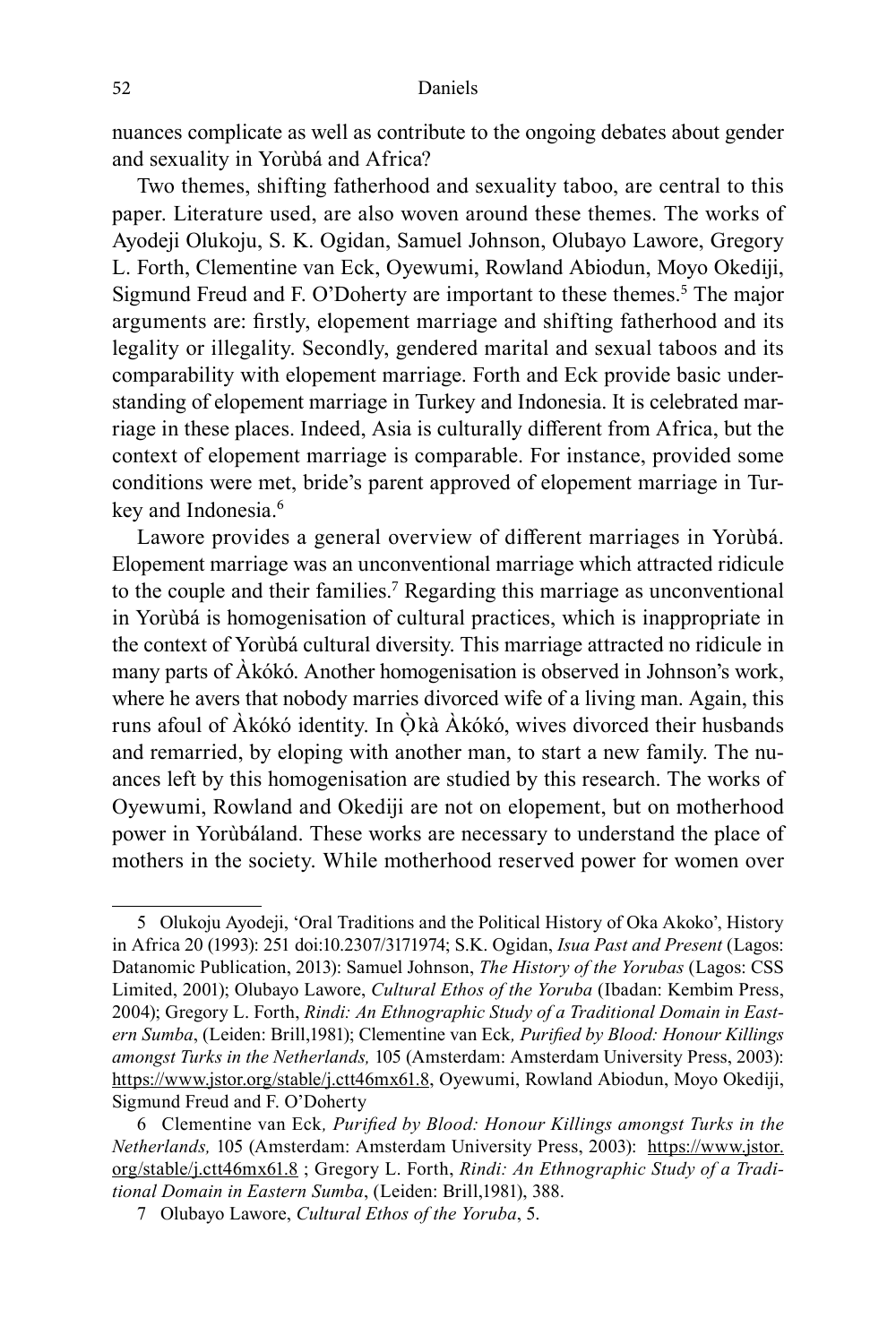their offspring in general Yorùbá, it accrued power to negotiate fatherhood in  $\dot{O}$  kà  $\dot{A}$  kókó. Thus, these works provide understanding that de-exorcises Àkókó peculiarity.

On the second theme of marriage and taboo, Freud in his study of ancient cultures argues that taboo is artificial and only exists because human allows for it, especially in their religions. <sup>8</sup> F. O'Doherty corroborates this that fear of the unknown is an enabling factor for taboo, particularly fear of reprisal.<sup>9</sup> Indeed, these are western authors, without total grasp of all Yorùbá practices, but, taboo was not devoid of human invention in pre-colonial Àkókó. The local peculiarity is thus, discussed in marital practices. Ogidan provides information on the history and human agency in marital taboo, known as *Osi*, in Ìsùà. The paper proceeds by engaging elopement marriage and gender.

## **Shi (Elopement) Marriage and Shifting Fatherhood**

Elopement is not novel in marital discourse. It is generally used to refer to marriage carried out in secret, or couple living together without formal marriage. Scholars have debated and continue to debate the concept of elopement, especially over cultural legality or otherwise. Eck in a study on marriage and elopement amongst Turks discusses various reasons for elopement and conditions for its acceptability, even by parents of the bride. Among the reasons Eck enumerated were: rejecting arranged marriage, avoiding heavy financial cost of wedding by parents and desire to marry rich parent's child.<sup>10</sup> Bride's parent approval for elopement is a form of recognition of this marriage.

In G. L. Forth's research on marriage in Rindi, Eastern Sumba region of Indonesia, elopement is called "*paluhu ngandi* or *palai ngandi*".<sup>11</sup> It was not an unconventional way of marrying in the community. The groom's father could be privy to intending elopement or not. Following elopement, the groom "leaves behind two metal pendants with chains on the bride's sleeping mat, and a horse tied up outside. Traditionally, he would also leave a replica of the distinctive ear markings of horses belonging to his clan, as a clue to his identity".<sup>12</sup> The items left behind would be used by the bride's family to initiate the

<sup>8</sup> Sigmund Freud cited in O'Doherty, E. F. "Taboo, Ritual and Religion", *Studies: An Irish Quarterly Review 49, No. 194 (1960)*: 131. http://www.jstor.org/stable/30099141

<sup>9</sup> O'Doherty, E. F. "Taboo, Ritual and Religion", *Studies: An Irish Quarterly Review 49, No. 194 (1960)*: 131.

<sup>10</sup> Clementine van Eck*, Purified by Blood: Honour Killings amongst Turks in the Netherlands,* 105 (Amsterdam: Amsterdam University Press, 2003): https://www.jstor. org/stable/j.ctt46mx61.8.

<sup>11</sup> Gregory L. Forth, *Rindi: An Ethnographic Study of a Traditional Domain in Eastern Sumba*, (Leiden: Brill,1981), 388.

<sup>12</sup> Pennington Robert Connie et. Al, 'Leave the Running Shoes at Home: Addressing Elopement in the Classroom', *Beyond Behavior* 21, No. 3 (2012), 3.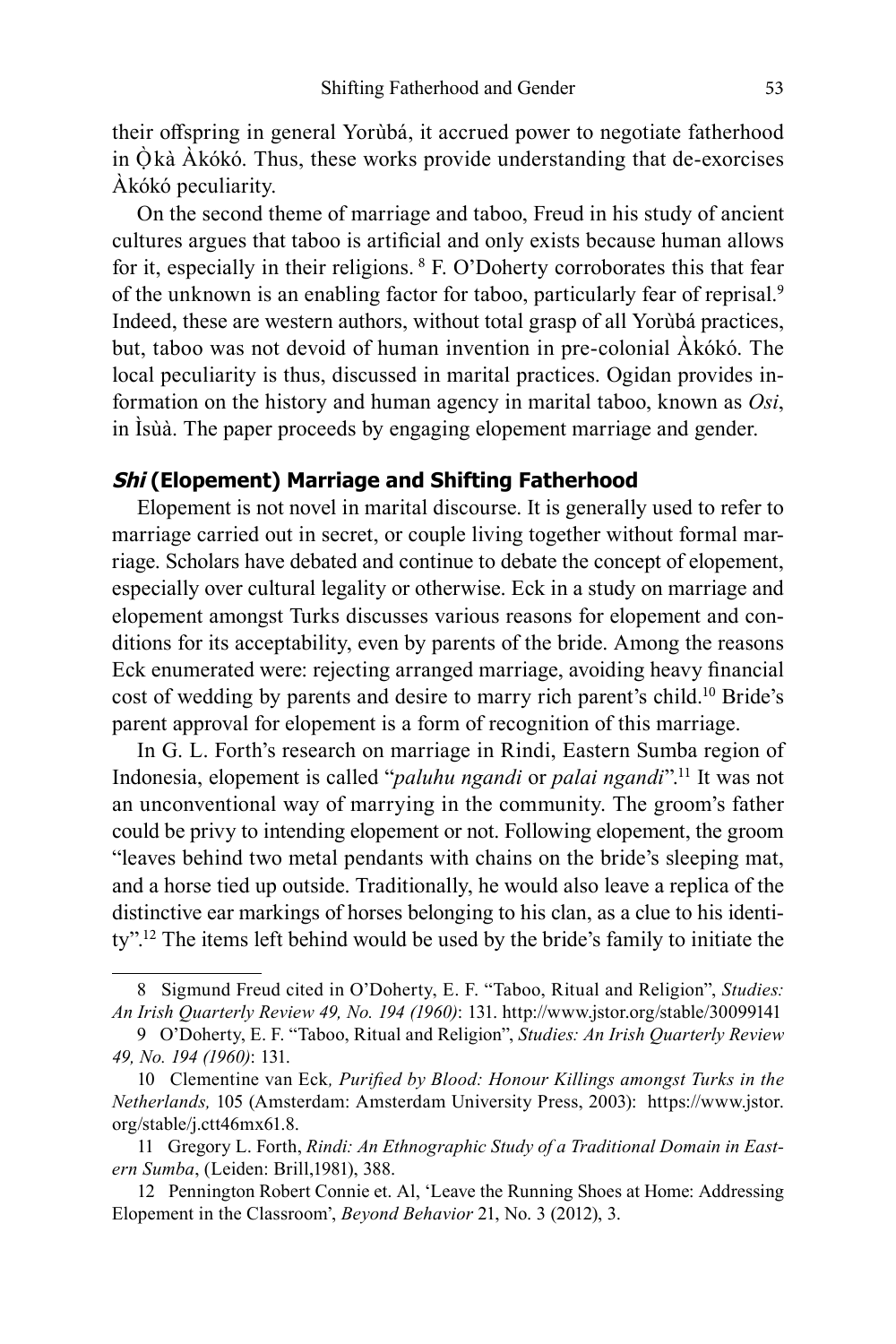process of collecting bride-wealth and other required items from the groom's family. Also, the bride-wealth is subject to negotiation. The provision of the required items and its acceptance by the bride's family completes the process of contracting marriage. Here, elopement is culturally acceptable to Rindi people as a type of marriage.

In Yorùbá culture, Lawore calls elopement marriage "coup marriage". Generally, in Yorùbá culture, coup marriage was variously practised. While the consent of the bride is sought in some climes, the bride's consent was not required in others, rather, it was done with the consent of her parents. However, bride's consent was not sort in cases where she was getting too reluctant for marriage.<sup>13</sup>

In sum, elopement is partly tolerated in some cultures like Turkish and fully recognized in Rindi. In Nigeria, it was tolerated in Izon culture, and variously practised in Yorùbá communities. A convergence lies in these elopement stories: the consent of bride-to-be was sought prior to elopement, except in the case of bride's reluctance for marriage. Elopement marriage as a legitimate marriage was and is variously perceived in cultures across the globe. In eastern Yorùbá, where Àkókó is located, elopement marriage was also variously accommodated.

It was generally a marriage that involved man and woman elopers. It was called *Shi* marriage. Etymologically, the word "Shi" in Yorùbá literarily means "remove". In marital terms, the word translates to removing of woman without some marital rites like *Idana* (engagement rites) from her home to become wife to a man. Although, the marriage had different versions, the practice was commonplace throughout Àkókó. While Lawore calls it "an unconventional type of marriage" in Yorùbáland, $^{14}$  at Ò $k$ à, this marriage was conventional. Homogenisation of marriage compromises identity and heritage.

In *Shi* marriage, the parents of the woman would have repeatedly received the fiancé as guest. Generally, the parents would not be oblivious of the man's identity.<sup>15</sup> Also, he would have rendered agricultural services for his fiancée's parents. Another condition emphasised in this marriage is that the bride-to-be must approve of the relationship. During the *Shi*, the man in agreement with his fiancée secretly eloped to another quarter and the man announced the arrival of the new wife with a gunshot to the air.16 However, in Rindi's elopement discussed above, gunshot was not involved, rather, the groom left behind

<sup>13</sup> Olubayo Lawore, *Cultural Ethos of the Yoruba* (Ibadan: Kembim Press, 2004) 5.

<sup>14</sup> Olubayo Lawore, *Cultural Ethos of the Yoruba*, 5.

<sup>15</sup> Interview with Joseph Alagbede, 65 years, Imole Deity Priest, No. 10 Irepodun, Oka Odo Quarters, Oka Akoko. 25th November, 2018.

<sup>16</sup> Interview with Titi Haruna.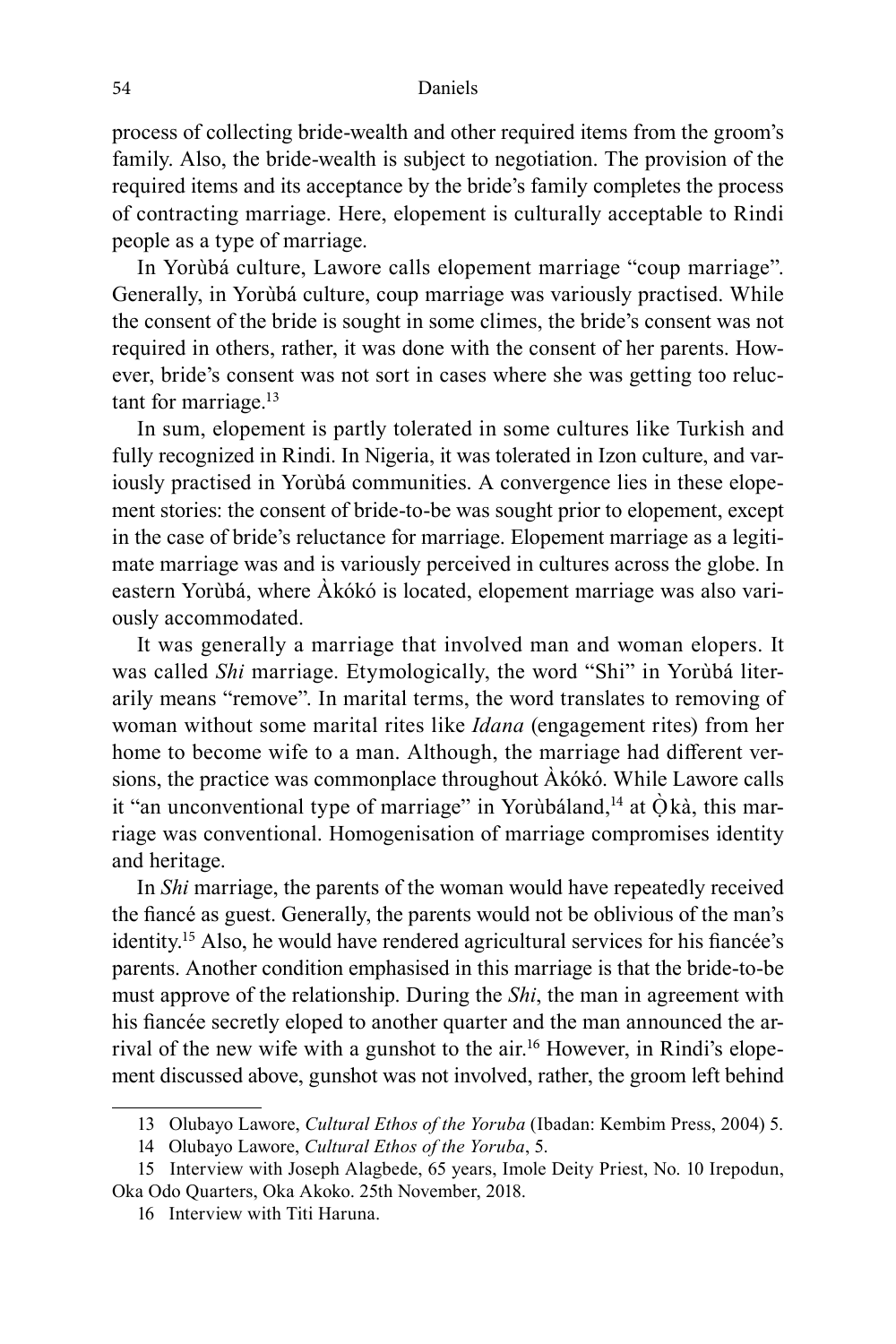two metal pendants with chains on the bride's sleeping mat. He would also tie a horse outside bride's house. In both cultures, something was used to signify elopement.

A middle aged respondent attests to this, that in the late nineteenth century, her great-grandmother eloped with her fiance during an  $\dot{O}$  kà market day. She further notes that the woman declined to marry her father's friend whom she felt was too acquainted with the family and her father's age mate, hence she chose to elope with her lover in order to reject her father's choice.<sup>17</sup> The gunshot represented the final process of marrying a woman in *Shi* marriage of  $\dot{O}$  kà. The only caveat that must be respected by the union was the return of first daughter for *Odeesan.*<sup>18</sup> This respondent also noted her maternal grandfather's insistence that as a first daughter, she must marry her male cousin:

My grandfather maintained I was his *Odeesan*, and insisted I must marry my male cousin, who is a medical doctor abroad. But we both refused since we felt we were too educated to continue that practice. He (grandfather) respected our decision because it was mutual rejection.<sup>19</sup>

The rejection noted above is not unconnected to modernisation which accounts for gradual extinction of the practice. *Shi* marriage was no less recognised than other marriages, where *idana* (engagement) took place. Other responsibilities a prospective husband performed for the in-laws during occasions and in farms was also observed by the man.<sup>20</sup> The confidence and openness with which the people narrate and corroborate this practice, even in the present age, demonstrates that it could not have been a dishonourable practice in its heydays.

Meanwhile, there was another variant of this marriage. Married women could divorce their husbands and remarry, through the *Shi* marriage. In cases where a woman who had given birth to two or more children became dissatisfied with her husband, she could resolve to *Shi* marriage, by eloping with another man to a different quarter. She could even elope with her children and commence a new marriage. $21$ 

Ayodeji Olukoju, a renowned professor of African history and native of Iroho quarter, Òkà Àkókó, attests to subsistence of the indigenous practice in

<sup>17</sup> Interview with Mrs Ogunode Usman 53 years, Teacher, African Church Grammar School, Oka, 10th December, 2018.

<sup>18</sup> Odeesan was another marriage, which involved the union of first daughter to a member of her maternal family. Regardless of the kind of marriage of parents, the first daughter must be released for this marital tradition.

<sup>19</sup> Interview with Mrs Ogunode Usman

<sup>20</sup> Interview with Pa Gabriel Ajongbolo.

<sup>21</sup> Interview with Titi Haruna.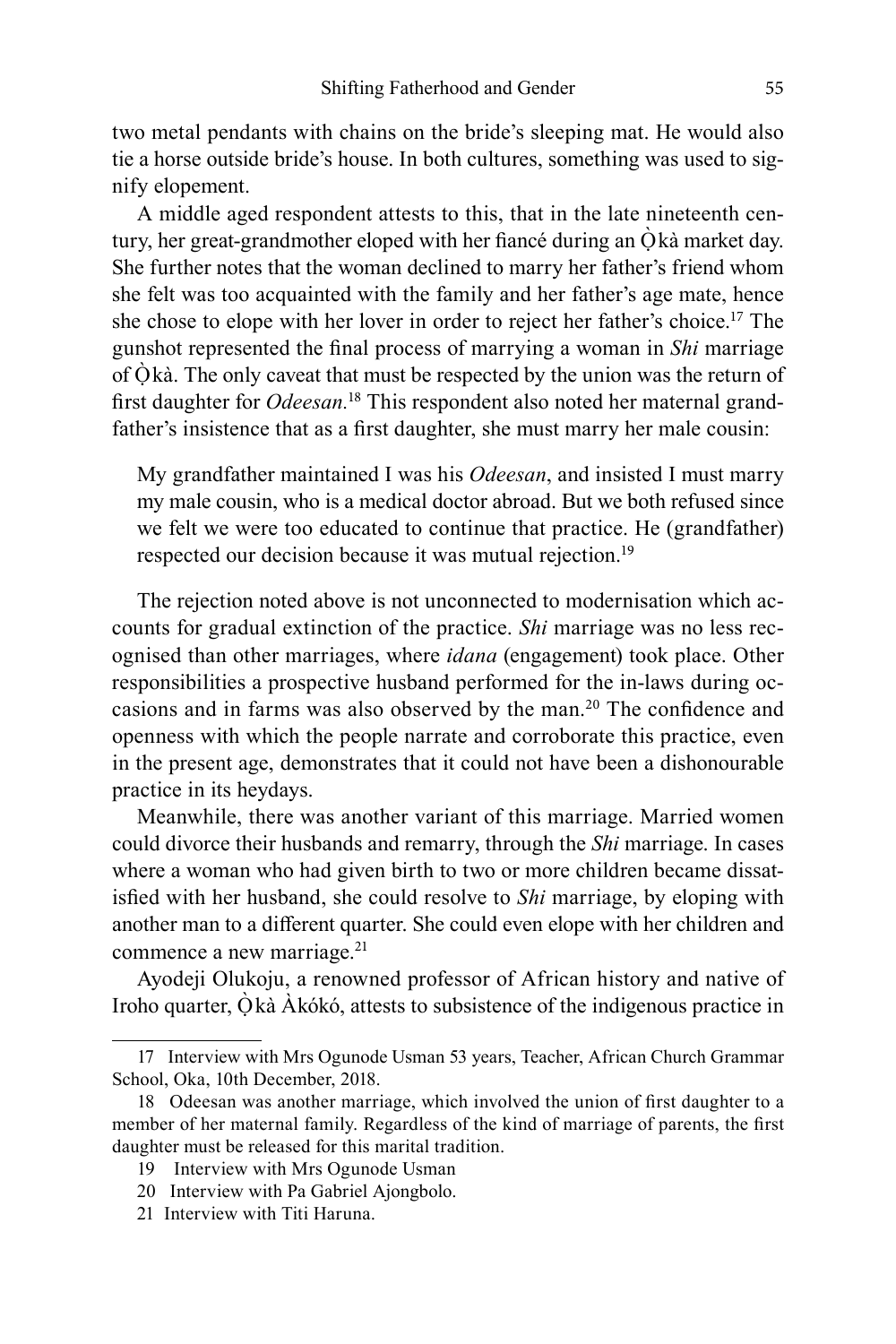colonial period: "This happened to my grandfather's first wife, Adesoro, who remarried an Ikese man, around 1922/24. My great grandfather, Arije Olukoju, went to Ikese Quarter, to retrieve his infant grandson, whom he brought home under the fold of his *agb*á*d*á (wide sleeve and loose-fitting robe). The grandson's name was Joseph Babalola Olukoju!"<sup>22</sup> This is a practical example of how fathers adjusted to transfer of offspring to another man. It is also evident of mother's power to determine fatherhood of her offspring. Negotiating fatherhood may be unpopular culture in Yorùbá, but, the place of mother in offspring existence is not insignificant.

Yorùbá scholarship is awash with studies on the place of motherhood. Oyewumi in her publication on "Motherhood" in Yorùbá, used the term "matripotency" to explain the socio-spiritual and physical powers of mother on her children.<sup>23</sup> She notes: "it was Olodumare (the Supreme Being) who gave "àw*ọn* ìyá" (plural of Ìyá) power and authority over all their children – humanity",<sup>24</sup> (Ìyá here means mother). Rowland Abiodun stresses it further:

In the preparation of very powerful Yorùbá medicines, the one for curing mental sickness in particular, the patient's mother's breasts are washed into a concoction which is drunk by the patient. Also, if a man experiences a series of inexplicable disasters in his occupation or private life, he is usually advised to perform a ritual suckling of his mother's breasts to avert a repetition of these undesirable events. This is a means of purifying the source and essence of one's being. It is also believed that through this ritual suckling, a person is once more protected by a mother's powerful influence  $25$ 

In Yorùbá Art, Moyo Okediji echoes the relevance of motherhood.26 However, general Yorùbá epistemology on motherhood may not be succinct to explain  $\hat{O}$  kà's peculiarity, but, it demonstrates that mothers have always had inalienable power over their children. History of  $\dot{Q}$  kà kingship may be helpful to probe further. An oral tradition of the town's kingship is traced to motherhood. Olukoju states that a king who had no male heir transferred his

<sup>22</sup> Interview with Ayodeji Olukoju, 62 years, Professor of History, Department of History and Strategic Studies, University of Lagos, Lagos State, 23rd November 2019.

<sup>23</sup> Oyeronke Oyewumi, *What Gender is Motherhood: Changing Yoruba Ideals of Power, Procreation and Identity in the Age of Modernity*, 58.

<sup>24</sup> Oyeronke Oyewumi, *What Gender is Motherhood: Changing Yoruba Ideals of Power, Procreation and Identity in the Age of Modernity*, 65.

<sup>25</sup> Rowland Abiodun, 'Woman in Yoruba Religious Images', 11.

<sup>26</sup> Moyo Okediji, 'The Naked Truth: Nude Figures in Yoruba Art', *Journal of Black Studies, Vol. 22, No. 1, African Aesthetics in Nigeria and the Diaspora (Sep., 1991)*, (Sage Publications, Inc.) https://www.jstor.org/stable/2784495 (Accessed: 22-11-2019) 31.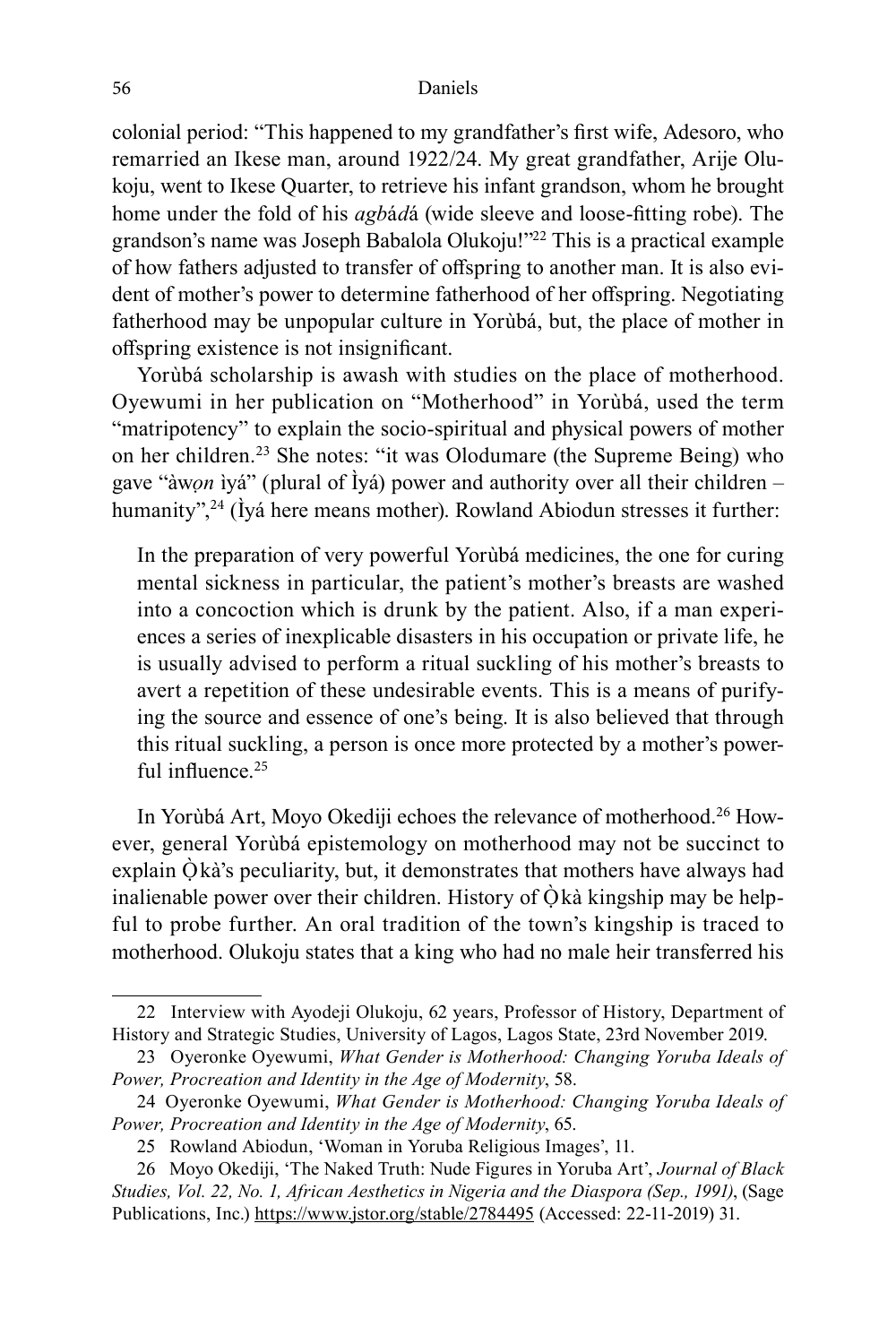kingship through his daughter to grandson known as Atikalaraewa. This was made through the following insignia of office: grandfather's hair, cap, wrist and neck beads.27 Till date, *Asin* kingship is traced from the mother's ancestry. Ọ̀ kà had reasons to celebrate motherhood: the paternal lineage of Atikalaraewa did not earn him kingship, but his maternal ancestry did. He became renowned through the kingship his mother's family negotiated for him. "Negotiation" of value or existence through maternal lineage had been part of  $\dot{O}$  kà's history. There may be more reasons for this negotiating power, but, this shows that motherhood had been prioritised in the community's history.

Upon further investigation on whether *Shi* resulted in any form of ridicule, it was widely claimed not to be ridiculous at all.<sup>28</sup> Besides, it was common in virtually all families, hence, the mutuality did not give room for any form of mockery. In this second version of *Shi*, firing of gunshot into the sky was also required in announcing and sealing marriage in the husband's quarter. In Rindi and Turkish cultures, this version was not obtainable, especially, the aspect of a woman leaving a marriage with her offspring to another marriage. This is particularly a unique  $\dot{Q}$  kà marital practice. Hence, allowing wife to migrate to another marriage with children from previous marriage could be regarded as gender agency used for negotiating fatherhood and sexuality.

Meanwhile, firing of gun strongly indicates that *Shi* was probably a nineteenth century invention. Historical accounts have shown that Àkókóland including Òkà, did not have access to guns until the nineteenth century. According to Olukoju for instance, flintlocks, which was the first form of gun to be imported to Àkókóland, did not appear until the middle of the nineteenth century.29 His assumption agrees with the earlier position of Ajayi and Akintoye that Àkókó got its first share of firearms from Benin in the 1850s.30 Although, this may mean *Shi* could be a nineteenth development, it is not also unlikely this was the century modification or improvement of the marriage. Hence, while the exact date of *Shi* cannot be totally ascertained, the history of an aspect of *Shi* can be established.

Another submission can be drawn in the two versions: man and woman could decide who they wanted to marry. Also, not only males could marry

<sup>27</sup> Olukoju Ayodeji, 'Oral Traditions and the Political History of Oka Akoko', History in Africa 20 (1993): 251 doi:10.2307/3171974

<sup>28</sup> All Oka respondents affirm this position.

<sup>29</sup> Ayodeji Olukoju, 'The Siege of Oka, c.a 1878-84', Falola T. and Law R. (eds), *War*fare and Diplomacy in Pre-colonial Nigeria: Essay in Honour of Robert Smith, (Madison: University of Wisconsin, 2003), 104.

<sup>30</sup> J. F. A. Ajayi and S. A. Akintoye, Yoruba in the Nineteenth Century, Obaro Ikime (ed), *Groundwork of Nigerian History* (Ibadan: Historical Society of Nigeria, 1980), 295.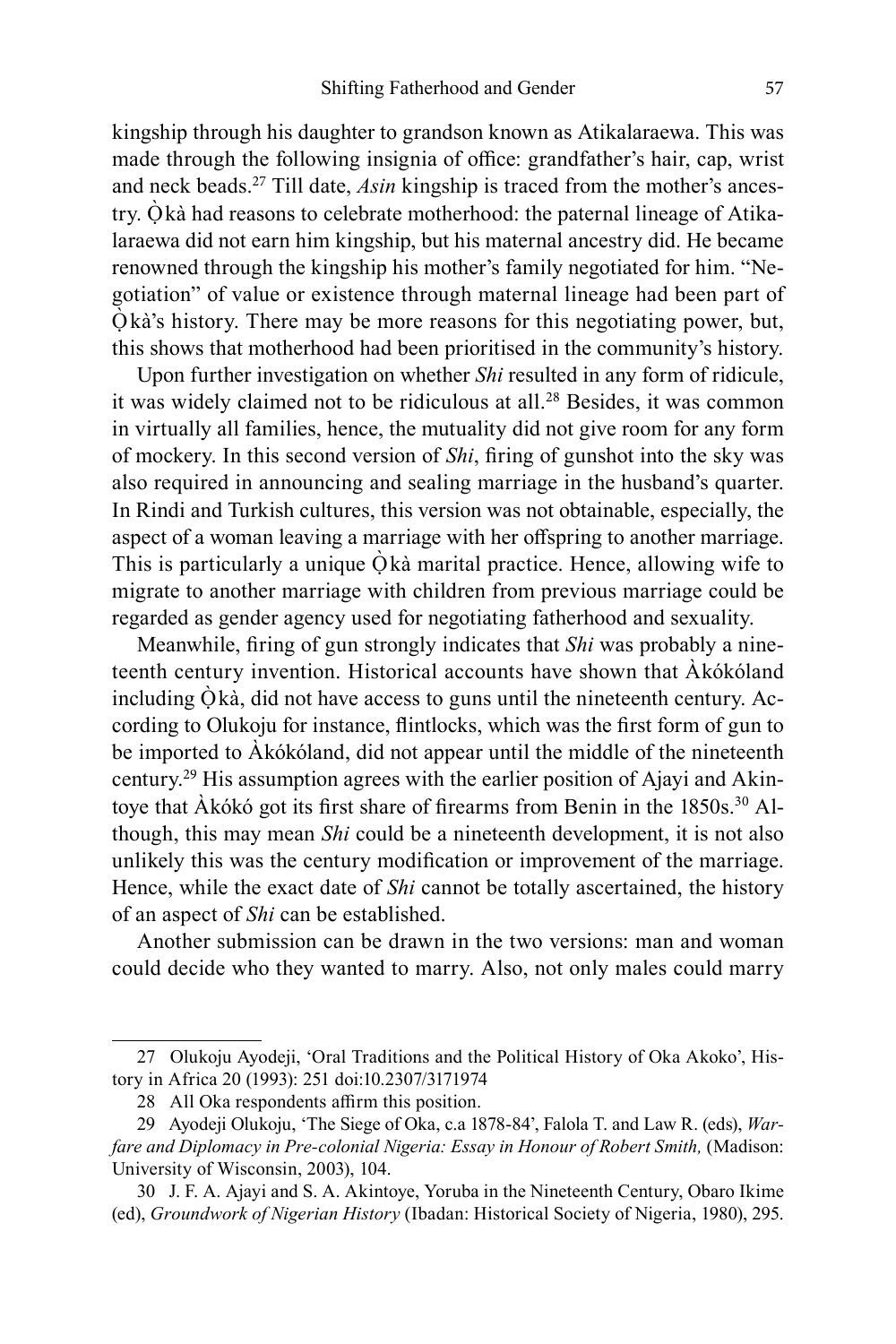more than one woman (polygyny), woman could also marry more than one man, though she must do this at different times.

Also, societal approval of elopement in the two *Shi* variants makes it different from the general betrothal culture across Yorùbáland. In sum, freedom to marry a man or woman of one's choice further makes marriage system unique in Ọ̀ kà. Indeed, Àkókó is a Yorùbá sub-group and thus part of Yorùbá patriarchal world-view, but marital practises were not consistent with patriarchal ethos. The admonition of historical feminism that scholars must do research from the ground up, is empirically right. It shows that micro history is rewarding, in its encompassing coverage, which grants audibility to unsung history. All these also show that non-homogenisation of history is crucial to uncover encompassing gender history.

This marriage was also obtainable in many Àkókó communities like Supare, Akungba, Irun, Ogbagi, Ese, Ikare and others. However, some distinctions abound. Unlike Òkà, Shi was not an honourable marriage in Supare and Irun. Anyone who engaged in the practice must return to perform *Idana* ritual to bride's family. In Irun, any female who engaged in such was regarded as "sabokolo", literarily meaning "eloped with husband".<sup>31</sup> However, if such a man demonstrated any act of responsibility to the father and mother of the bride regularly, like providing labour on the father's farm, provision of food items (like yam, palm-oil, bush-meat, kola-nut) to the mother and demonstration of goodwill during family occasions like giving palm-wine to the parents, the coup history could be forgiven.

Apart from this, the *s*á*bọ́kọlọ* bride and husband could atone for the act by coming to the bride's family with the husband's relatives to supplicate with kola-nuts and palm-wine.<sup>32</sup> Here, the "coup" concept of Olubayo Lawore is appropriate, especially the unconventional label. Societal approval was not given for this kind of marriage, unlike  $\dot{Q}$  kà version where ridicule was absent; derision was present in this variant. Also, like Rindi's elopement culture where collection of bride wealth legalised the marriage, collection of bride wealth and rendering of agricultural services to bride's parent also legalised this *Shi*. Accepting shared responsibilities from wife's family during ceremonies also toned down illegality in the marriage. While some responsibilities were required of the husband during future ceremonies of bride's family in these places, Ọ̀ kà *Shi* husband also performed required services and responsibilities expected of husband, during ceremony from his wife's family. In all variants of *Shi*, the two sexes could choose their spouses which made all

<sup>31</sup> Interview with Chief Aina Owolabi, the Bobatolu of Irun, 120c years. No 10. Okeubo, Irun Akoko. 11th October 2018.

<sup>32</sup> Interview with Dr Stephen Aroge, 68 years. Pensioner and indigene of Irun Akoko. No. 7, road 2, Oba Ile Housing Estate. 7th December, 2018.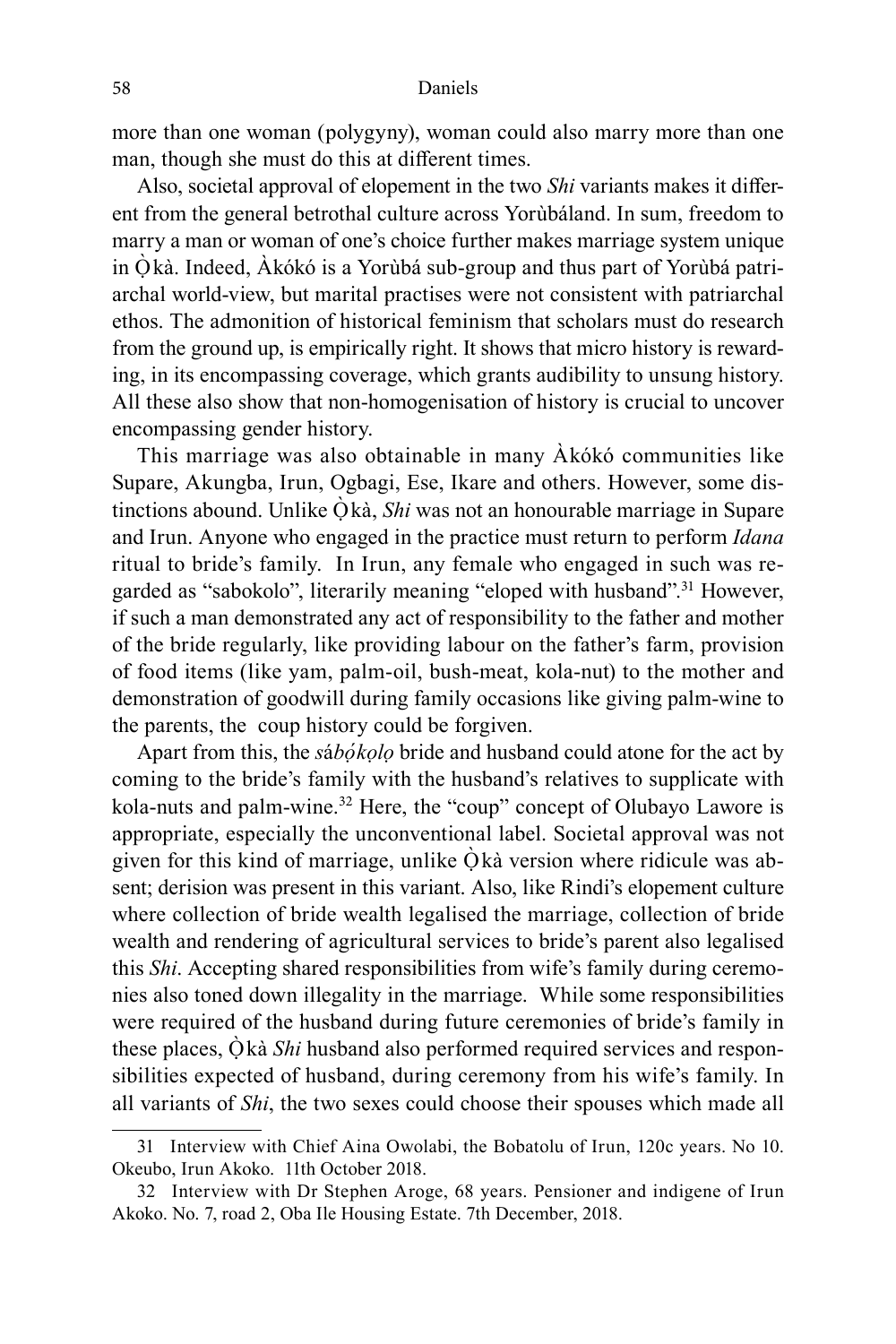*Shi* marriages distinctive to gender culture of independence and thus different from betrothal. The essence of this section is to show that the marriage was variously perceived. The fact that it was without derision in  $\dot{Q}k\dot{a}$ , did not globalise same throughout Àkókó. This difference is not far-fetched from the cultural fluidity of the subgroup.

# **Marital Taboo, Sexuality and Ancestral Worship**

Taboo is central to this section, hence, the concept is briefly contextualised to provide understanding. As a cultural word, taboo is a global phenomenon engaged in scholarship across many disciplines. It is loosely used to identify persons and groups in terms of what they do or not do. Sigmund Freud is regarded as one of the earliest and leading authorities on taboo concept. In his famous publication, *Totem and Taboo*, culture and collective psyche are engaged as trajectories to thought framing that build up as totem and taboo. In his studies of ancient cultures, he examines taboo as natural phenomenon that can be explained psychologically.<sup>33</sup> Human was not born with respect for taboo, it is learned and can be unlearned. To Freud, religion is fundamental to composition of taboo. Religion imbues anxiety in people, which necessitates ritualistic responses known as taboo. Taboo is grounded in belief system and religious structures.

F. O'Doherty in a study on Taboo, Ritual and Religion, analyses taboo as a universal term that emphasises 'prohibition' through "horror, fear, self-loathing, dread of the unknown, revulsion, desire for punishment and perhaps other factors".<sup>34</sup> Taboo enforcement here is related to Freud on the subject-matter as neurotic disposition. Reprisal effect learned by humans predisposes them to taboo prevention. Michael Lambek sees taboo as "the inverse of exchange in the sense that it can enact the rejection of a social relationship, it does provide a means of affinity for those who agree to hold a taboo in common"<sup>35</sup>. Essentially, taboo ignites a sense of belonging among a people. Lambek goes further that it is a basis of hierarchical relationships among a group of people. One of the hierarchies of relationships, in the society, is marriage. Taboo is woven around the institution of marriage. In pre-colonial Yorùbá, from pre-wedding to wedding and post wedding arrangements, marriage was surrounded by taboo. In Àkókó, some taboos were gender-specific in marriage.

<sup>33</sup> Sigmund Freud cited in O'Doherty, E. F. "Taboo, Ritual and Religion", *Studies: An Irish Quarterly Review 49, No. 194 (1960)*: 131. http://www.jstor.org/stable/30099141

<sup>34</sup> O'Doherty, E. F. "Taboo, Ritual and Religion", *Studies: An Irish Quarterly Review 49, No. 194 (1960)*: 131.

<sup>35</sup> Michael Lambek, "Taboo as Cultural Practice Among Malagasy Speakers". *Man, New Series, 27, no. 2 (1992):* 249. doi:10.2307/2804053.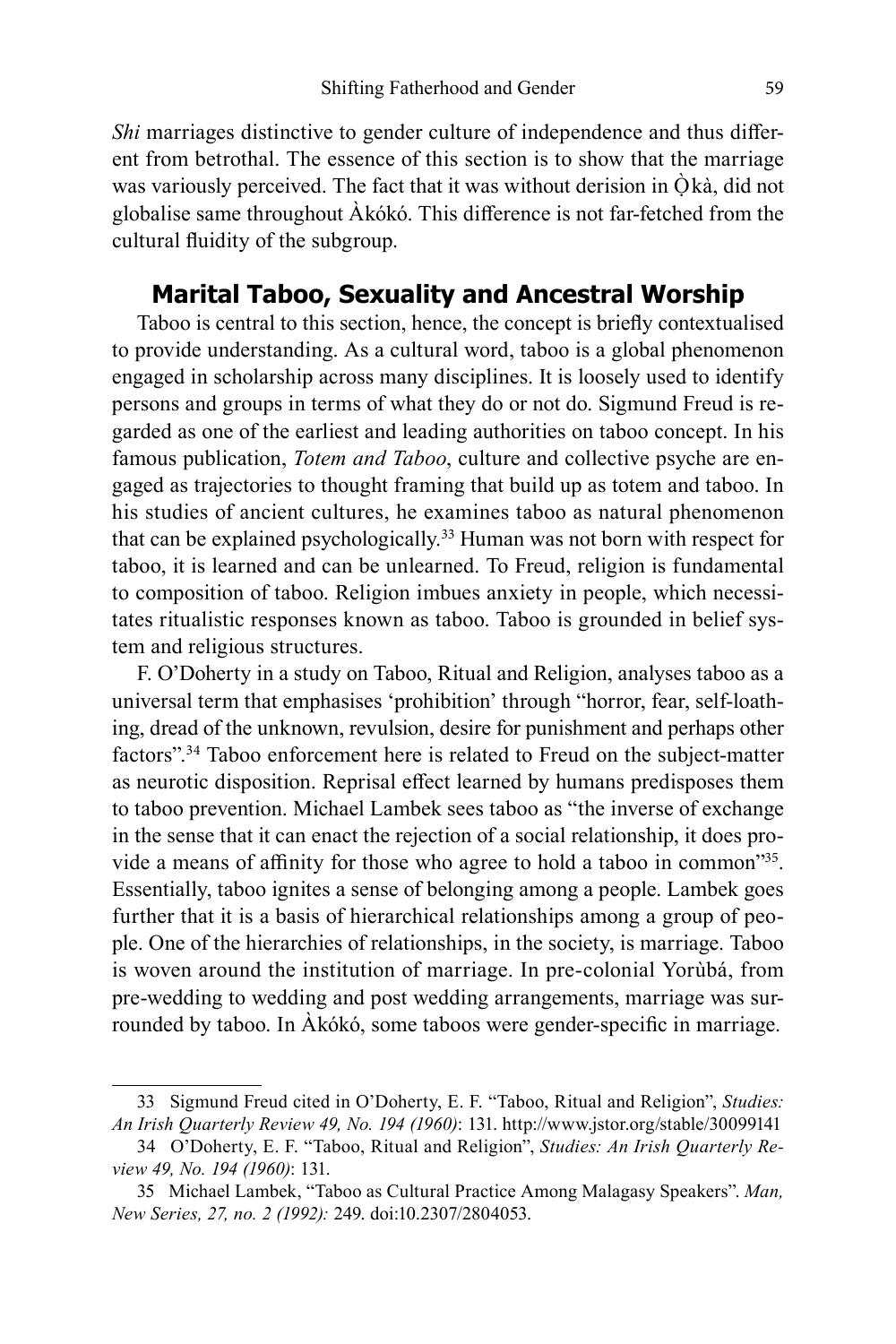In Ìsùà and Sósan Àkókó, taboo was part of the belief system, especially in marriage. In Ìsùà, pouring of libation on the floor at the house of a bride's father for ritual prayers was the marital sealing that bound woman to man as husband and wife.<sup>36</sup> Other rituals like prayers from the paternal and maternal families would also follow. During the marital ritual, the groom's family would announce the taboos in the family and quarter. One of the marital taboos was that adultery or any amorous relationship between a married woman and man who is not her husband was forbidden.<sup>37</sup>

Furthermore, sex before marriage was a taboo. A girl must not engage in any affectionate relationship with her husband or fiancé, else, *Ugar,* the punishing god, would bring heavy penalty (mysterious sickness leading to death) on the perpetrators (man and woman) or the woman only. Even when the god could still be appeased, appeasement did not always mean forgiveness; in fact, the culprit would still have a taste of penalty after appeasement.<sup>38</sup> Therefore, preservation of virginity was viewed as a matter of life and death.

Even after the wedding ceremony, consummation of marriage must not be observed until five days into the marriage. In other words, sex immediately after wedding was a taboo. Generally, any cordiality between married woman and another man was seriously prohibited. For example, the king of Ìsùà, *Ol*í*sùà*, notes that man must not sit on any spot a married woman gets up from.<sup>39</sup> Even crossing stretched leg of seated married woman by a man (who is not her husband) must be atoned. Communication between married woman and man must be at a distance.<sup>40</sup> A critical study of these taboos presupposes some submissions: closeness of man and married woman was abhorred, due to some reasons. Sexuality could be at the centre of such feuds. This is attested to by respondents.<sup>41</sup> Taboo was built into unwanted social relationship to prevent sexual crime. As Michael Lambek notes, taboo endorses rejection of social relationship. Here, communication or contact between married persons of opposite sex was assumed to predispose them to abominable acts, hence enactment of taboo to prevent it.

<sup>36</sup> Interview with Dr Kikelomo Victoria Olugbemi, 63 years, Senior lecturer, Department of History and International Studies, Adekunle Ajasin University, Akungba Akoko, Ondo State. 4th December 2018.

<sup>37</sup> Interview with Ojo Akeredolu, 60 years, head of deity priests, E/31 Iminagbede Quarters, Isua Akoko, 27th November 2018.

<sup>38</sup> S.K. Ogidan, *Isua Past and Present* (Lagos: Datanomic Publication, 2013) 60.

<sup>39</sup> Interview with Akinyele Adesunloye Oyolola III, Olisua (king) of Isua-Akoko, king's palace Isua, 10th November, 2016.

<sup>40</sup> Interview with Ojo Akeredolu.

<sup>41</sup> Interview with Akinyele Adesunloye Oyolola; Interview with Emmanuel Anjorin, 55 years, Civil Servant, Rufus Giwa Polytechnic, Owo, 10th April 2015 and Interview with Ojo Akeredolu.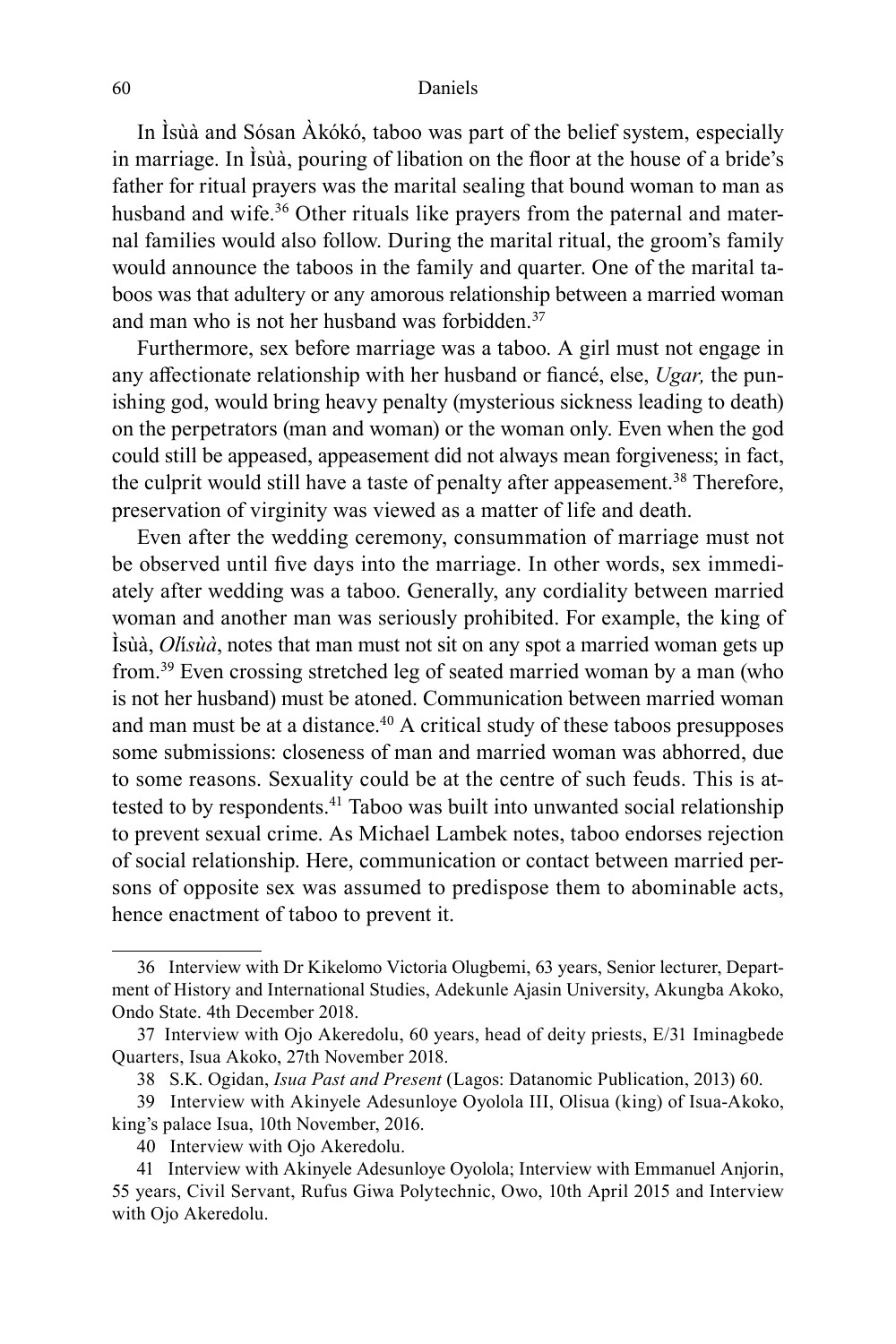However, it needs be stated, adultery known as *Osi* was gender specific. Sexual relationship between a married woman and a man different from her husband was regarded as adultery in Ìsùà context. On the other hand, sexual relationship between married man and another unmarried woman was not regarded as same. Controlling female sexuality was at the centre of *Osi*. In other words, adultery was feminised in the practice, ignoring the involvement of man in the 'sexual sin'. The man who engaged in the act with her was not penalised, neither was the husband involved in extra-marital affair, regarded as an adulterer. These emphasise male exoneration in criminalising extra-marital sex. Here, gender stereotype emphasises artificiality of taboo and the definition of gender as socio-cultural term, not natural or innate. Thus, gender is rewarding here as a category of analysis because it offers a way to decode meaning, especially in sexualising extra-marital affair as feminine. It shows that gender was a way of organising Ìsùà marital system and re-echoes management of female sexuality by the society.

Meanwhile, non-programmatic nature of gender makes another category of analysis discernible in the *Osi* culture. Penalty that encapsulated husband and wife could be gleaned from this taboo. Although, adultery was abominable for only women, husband could also be punished. He was liable to this punishment, if he had sexual relationship with the woman after the act. In some cases, offspring (female and male) of the woman could die first if she tarried in confessing the crime.<sup>42</sup> Therefore, while a man could marry many wives as was the case in polygamous society, *Osi* penalty was shared by the family. Perpetration of *Osi* was specific to women, but penalty was not entirely gender-specific, as it could also be visited on male children and husband. In fact, S. K Ogidan notes: "It is for the gods to choose who receives the punishment".<sup>43</sup>

Specifically, penalty was multi-faceted: mysterious sickness till death such as mouth tearing or sores, shadow boxing, swelling of stomach and hallucination.<sup>44</sup> Meanwhile, a repentant culprit could appease the god of *Osi* through its priest. Each quarter had an *Osi* priest dedicated to the worship and spiritual cleansing of culprits. For instance, Oyara quarter was managed by Oku-Oya clan. Items like big white cock, kola-nut, cowries and old coins must be presented. Instead of cock, some quarters requested goat. However, this did not guarantee total cleansing of the culprit as it could still be visited on the

<sup>42</sup> Interview with Dr Kikelomo Victoria Olugbemi.

<sup>43</sup> Ogidan, *Isua Past and Present, 61.*

<sup>44</sup> Ibid, 60*.*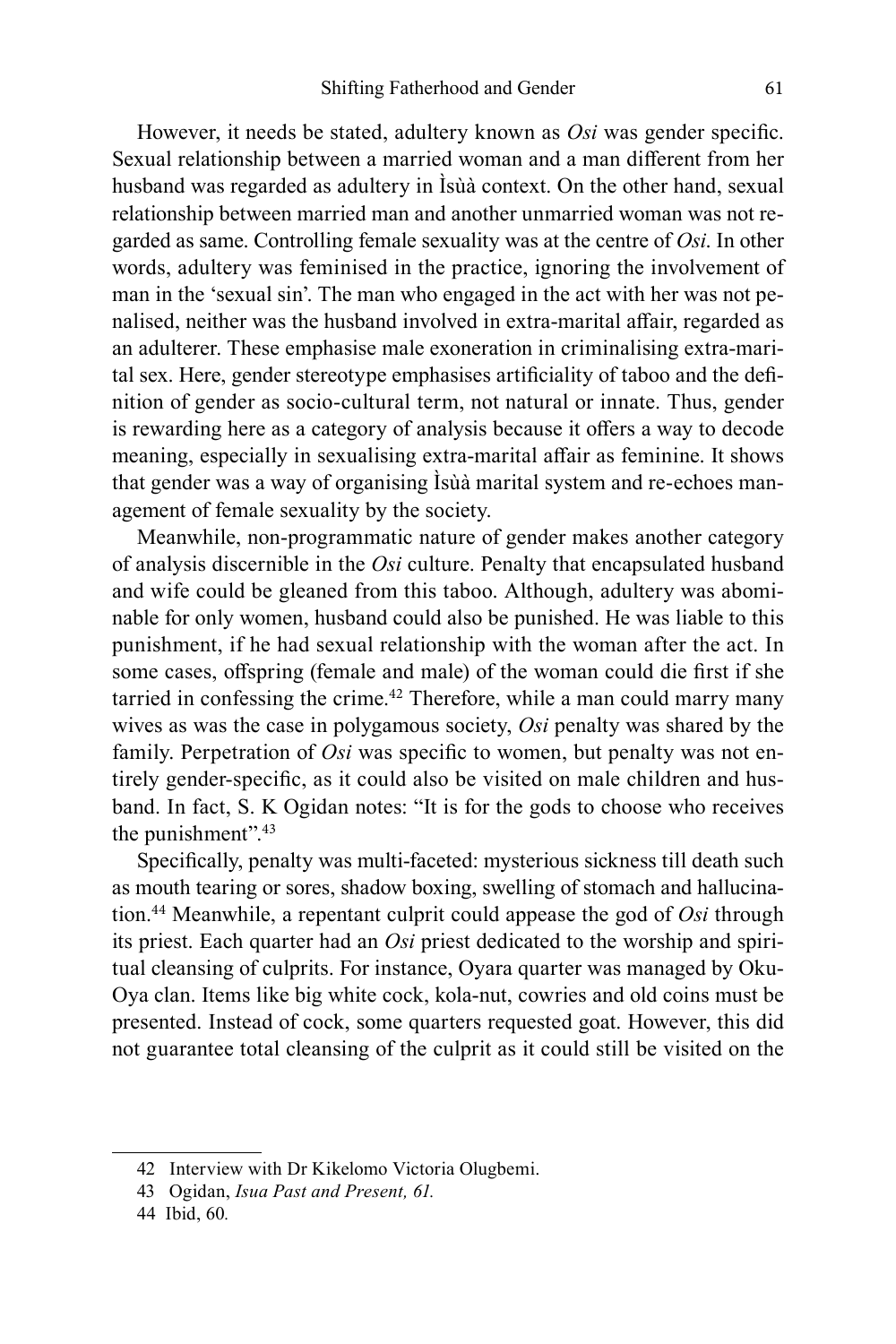offspring.45 It should be noted that appeasement worked if the woman confessed before punishments set in; otherwise, death would not be averted.<sup>46</sup>

Taboo was also woven around divorce. Unlike  $\hat{O}$  kà, where wife could use *Shi* marriage to divorce, divorce was rare in Isua. In extreme cases, where divorce could not be averted, the woman must engage in a traditional cleansing process prior to another relationship. Even death of husband was not enough to dissolve marital union, the same traditional cleansing must occur before remarrying.<sup>47</sup>

While Ìsùà taboo was greatly woven around sexuality, Sósan marital taboo was centred on ancestral worship. According to M. Fortes, ancestor worship is grounded in the belief that the dead lives and are able to influence the life of the living. Ancestors are believed to be capable of being both friendly and hostile to the living.<sup>48</sup> Therefore, respect and fear are instilled into their worship. Norman Townsend in his study on 'Ancestor Worship and Social Structure' argues, "… implied in the term 'worship of the dead' is the idea of the active participation of the dead in mundane affairs".<sup>49</sup> Belief in the existence of deceased ancestors and their involvement in human activities accords potency to ancestral worship. While some scholars regard ancestors as dead male and female, others like David Bogopa assign ancestral worship in South Africa to only males.

In Sósan Àkókó, the gender of the ancestors worshipped was not emphasised, but both genders were involved in the worship. However, it must be noted that Sósan ancestral worship is connected to its history. Sósan is one of the communities that claim Edo ancestry:<sup>50</sup> this might explain ancestral worship similarities to the later. James Thayer Addison notes that ancestral worship was household supplication in Edo, "…every house has its shrine and its household worship… The ancestors are represented sometimes by long wooden starves carved with decorations, sometimes by heads of wood

<sup>45</sup> Interview with Emmanuel Anjorin.

<sup>46</sup> Interview with Dr Kikelomo Victoria Olugbemi.

<sup>47</sup> Interview with Akinyele Adesunloye Oyolola.

<sup>48</sup> M. Fortes as cited in David Bogopa, "Health and Ancestors: The Case of South Africa and Beyond", *Indo-Pacific Journal of Phenomenology Vol10, May 2010,* 1. http://10.2989/IPJP.2010.10.1.8.1080

<sup>49</sup> Norman Townsend, "Ancestor Worship and Social Structure: a Review of Recent Analyses", A Master Thesis submitted to the Faculty of Graduate Studies in Partial Fulfilment of the Requirements for the Degree of Arts McMaster University, 1969. 23.

<sup>50</sup> National Archive Ibadan (N.A.I.) Chief Secretary's Office (C.S.O) 26, 29667, vol. II, 'J.H. Beeley Intelligence Report on the Akoko Area of the Owo Division, Ondo Province', 1934, 138-140.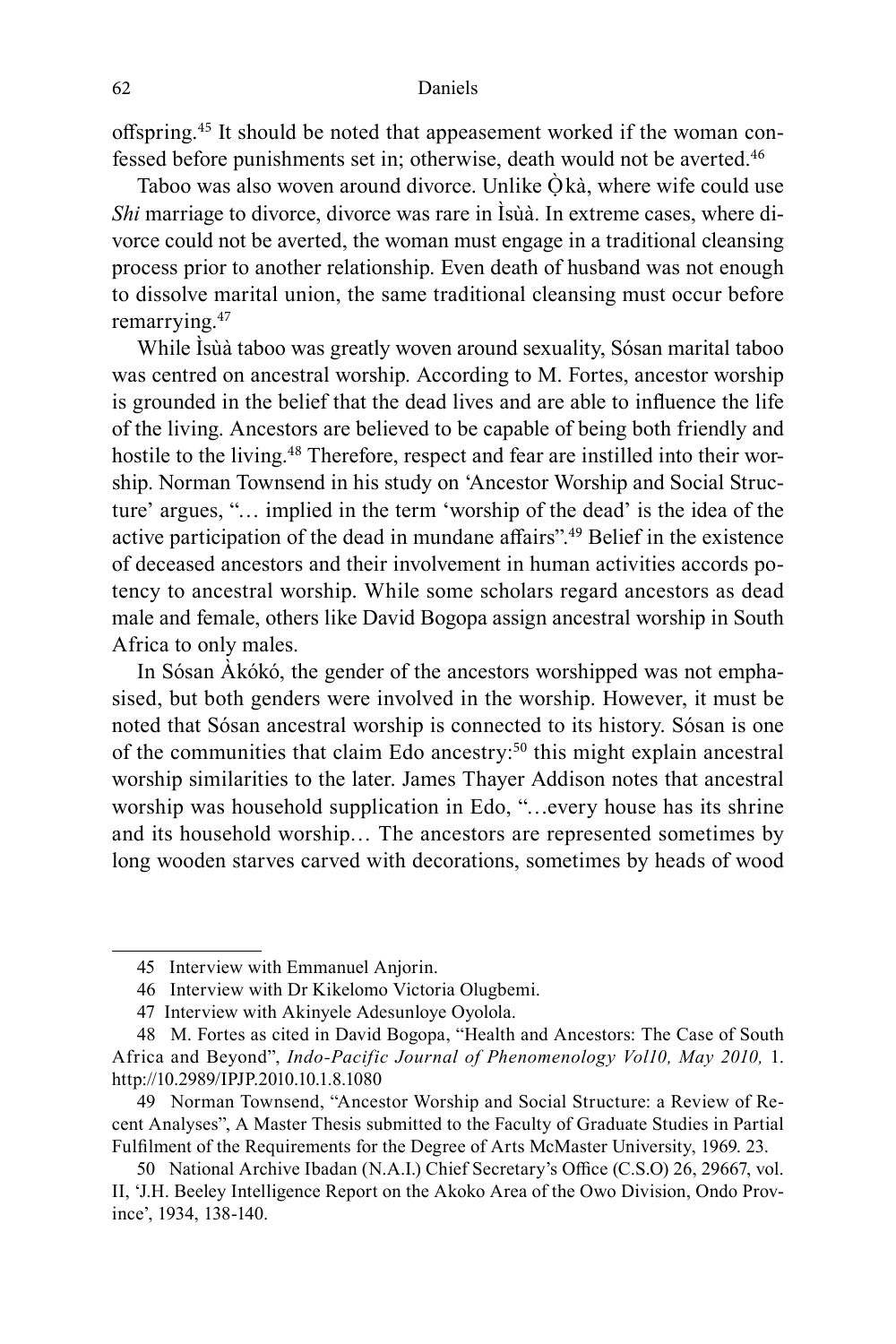or bronze."<sup>51</sup> Similarly, in Sosan, apart from central ancestral shrines, there were household shrines for the veneration of ancestors and solemnization of marriage. Prior to fun-fare engagement ceremony, marriage would be first solemnized at the ancestral shrine known as *Ighare*. The shrine was a designated site present in every quarter as intercessory point between the people and the ancestors. Here, groom takes palm-wine to *Ighare* with elders from the quarter. The elders would pour the wine on the shrine and chant some prayers binding the man and woman.<sup>52</sup> This act was marriage seal between the two, hence the woman must not engage in adultery, otherwise she would die. Unlike Ìsùà, where atonement with cock or goat could appease *Osi* god, there was no appeasement for breaking adultery taboo in Sósan. The discharging process common to Ìsùà for widows was also common to Sósan, with some modifications. In Sósan, either the widow wanted to remarry within the family or not, she must take a goat to the shrine after three months of mourning for release rituals. Only this could discharge the woman of the marital bond. Generally, discharge must occur to prevent premature death of the widow.<sup>53</sup> On the other hand, such taboos did not exist for widowers.

However, unlike Ìsùà, where adultery penalty could be borne by husband and wife, in Sósan, only the woman faced the consequences. This could be gleaned from the history of adultery taboo in the two towns. In Ìsùà, oral tradition has it that at a time when Ìsùà was ravaged by insecurity, the warriors that went out to fight in defence of the community returned to find their wives impregnated by other men (out of rape or adultery). Hence, the warriors refused to go to war again.<sup>54</sup> The continued security challenges made the king invite a diviner from Benin to find solution. The invited diviner instructed that two earthen pots containing livers and blood of two non-indigenes must be buried in the town to prevent any future occurrence. However, the diviner and his wife were later slaughtered and used instead: Ìsùà could not find any strangers at the time. This act was believed to have brought involvement of husband in extra-marital penalty of wife, as the killers of the diviner were men.<sup>55</sup>

<sup>51</sup> James Thayer Addison , "Ancestor Worship in Africa", *The Harvard Theological Review, Vol. 17, No. 2 April 1924*, 153, http://www.jstor.org/stable/1507611 Accessed: 04/10/2010.

<sup>52</sup> Interview with Christopher Jide Ayeni, 65 years, Pensioner, no. 8 Upara quarters, Sosan Akoko. 12th December 2018

<sup>53</sup> Interview with Jerome Coker, 68 years, Pensioner, no. D/2 Adoro quarters, Sosan. 12th December,2018.

<sup>54</sup> Interview with Ojo Akeredolu. Interview with Dr Kikelomo Victoria Olugbemi.

<sup>55</sup> Interview with Ojo Akeredolu.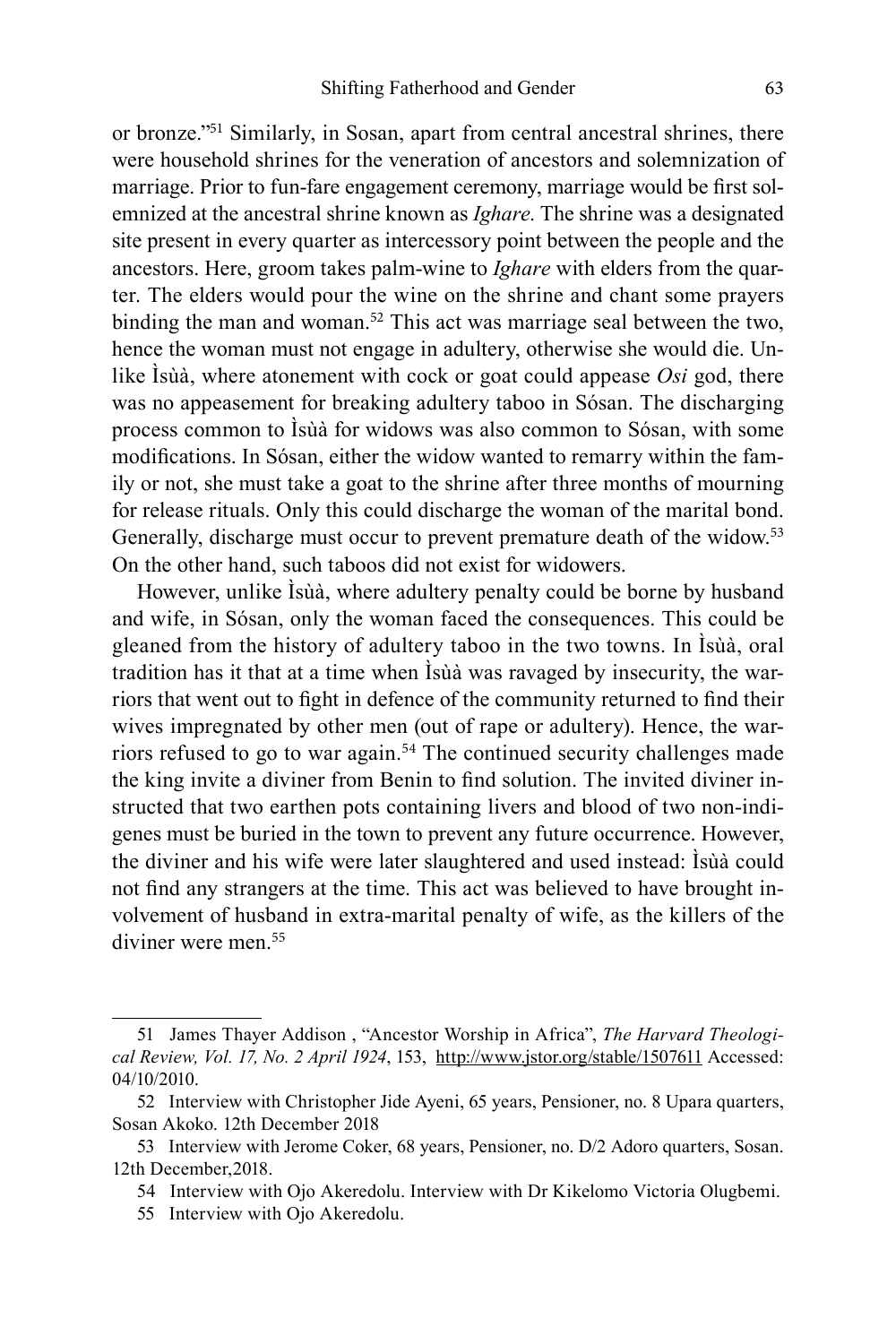On the other hand, in Sósan, prevalence of adultery necessitated their taboo. Since the people operated *Opon* system, a form of gerontocracy, ancestors were consulted to adjudicate on any adultery case, hence, the marital rite at *Ighare* shrine. Consequently, the oldest in the family performed the rite at the ancestral shrine, which served to connect the living with ancestor. Developments leading to the commencement of these marital taboos underpin these gender differences. In spite of the fact that a man had the liberty of marrying many wives in Ìsùà, male and female were involved in the consequences of *Osi* taboo in the town. However, the *Ighare* system penalised only females in Sosan.

It could appear that these cultures were differently fore-grounded and Ìsùà seemed more gender balanced than Sosan in the taboo penalty, they both had feminine underpinnings. Both accused married women of infidelity: taboo was framed around women sexuality. In other words, adultery was gender-specific. Married men who engaged in sex outside marriage were not guilty of adultery. Polygamy may be assumed as an explanation for man's right to sex, but polygamy is slightly different. It was marriage of man to more than one woman; marriage was required before sex to more than one woman. But, in this case, sexual relations without marriage was not penalised for man.

Gender has been identified as trajectory for organising social relations by scholars. Cecilia Ridgeway lends credence to this by suggesting that gender "is a primary cultural frame for coordinating behaviour and organizing social relations".<sup>56</sup> In Ìsùà and Sosan contexts, gender taboo is used to regulate marriage and sexuality as categories of social relations. The idea of taboo as a means of identification is shown here: gendered taboo forms part of the two communities' identities: these taboos were unique to them, as it was not obtainable in other Àkókó villages. Thus, in the social categorisation of marriage, gender featured prominently as a primary frame.

# **Comparison of Shi and Osi**

Marriage in  $\dot{O}$  kà, Isùà and Sosan are interesting, comparatively. While Ọ̀ kà and Ìsùà are not up to five kilometres apart, the *Shi* marriage was a deadly taboo in the later. Pouring of libation in both Ìsùà and Sosan as sealing of marriage is absent in *Shi*, rather, it was gunshot. Hence, to these two towns, such marriage only by firing gunshot into the sky was not binding. In fact, consummation taboo in the first five days of marriage in Ìsùà further makes *Shi* marriage abominable in the town. While a married woman had

<sup>56</sup> Cecilia L. Ridgeway, 'Framed Before We Know It: How Gender Shapes Social Relations'. *Gender and Society, Vol. 23, No. 2 April 2009*, Sage Publications, Inc. http:// www.jstor.org/stable/20676769 (Accessed: 22-02-2018). 145.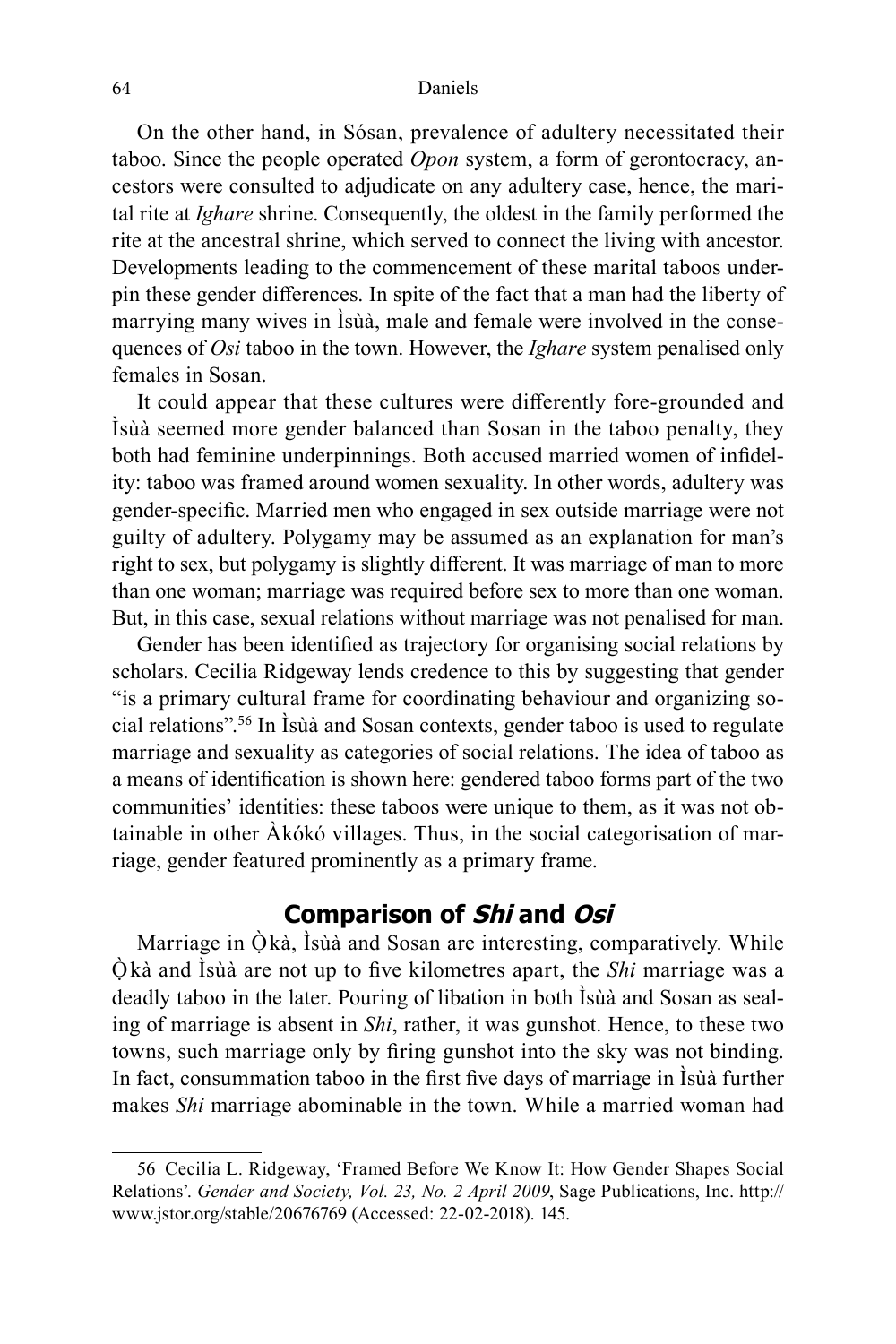the liberty to elope with her children to marry another man, it was grievous taboo in Ìsùà and Sósan. It was more deadly in Sósan as it had no atonement. In both Ìsùà and Sósan, ritual rites must be performed for a woman to procure divorce. On the other hand, a woman was empowered to divorce and move to another marriage through *Shi*. She could also negotiate fatherhood of her offspring, because, moving to another marriage transferred fatherhood from her former husband to new husband. Therefore, fatherhood was fluid. This was an uncommon agency for woman, as it was not popular in Yorùbáland. *Shi* as a micro-history of Yorùbá further enriches the versatility of the ethnic. These striking heterogeneities could be gleaned from trio's histories.

Again, in all variants of *Shi*, the liberty of the two sexes to choose their spouses makes all elopement marriages unique to gender and different from betrothal culture. This research does not disregard betrothal marriage in Àkókó, but compliments the marriage system as an extension of cultural dynamism. In sum, elopement and marital taboo depict gender differently. While elopement accentuates freedom of male and female to marry at will, taboo curtailed the liberty of female to freely migrate from one marriage to another. However, penalty of *Osi* taboo partly erases gender difference; offspring of the culprit partook in the consequences; continued sexual relationship with the husband extended punishment to the man. Thus, a form of gender paradox is warped in elopement culture.

Francine M Deutch in a study on gender concept, submits that factors, which create sexual stereotype against female are regarded as "doing gender", while "social interactions that reduce gender difference" could be summed as "undoing gender".<sup>57</sup> In comparison, while Isùà taboo sexuality created gender hierarchy for male, thus doing gender,  $\dot{O}$  kà reduced gender in its sexuality freedom for woman. In Deutch's proposition therefore, Ìsùà could be regarded as "doing gender", with  $\dot{O}$  kà "undoing gender". The experience of women in the two communities is indeed paradoxical. It reflects the submissions of the gender schools discussed earlier. Shifting fatherhood evince the non-orthodox school's emphasis on thorough research to unearth woman agency, thereby dispelling gender in pre-colonial period. The gender framing of adultery reflects the orthodox gender school, which emphasises gender in pre-colonial history. Thus, fluidity allows for seamless study of global themes.

This fluidity, is one of the reasons scholars emphasise artificiality of gender as socio-cultural construct and not natural. As Oyewumi notes, "Gender is first, and foremost, a cultural construct. As such, it is intelligible only in a

<sup>57</sup> Francine M. Deutsch, 'Undoing Gender', *Gender and Society, Vol. 21, No. 1 Feb., 2007*, (Sage Publications, Inc.) https://www.jstor.org/stable/27640948 122. Accessed: 23-11-2019.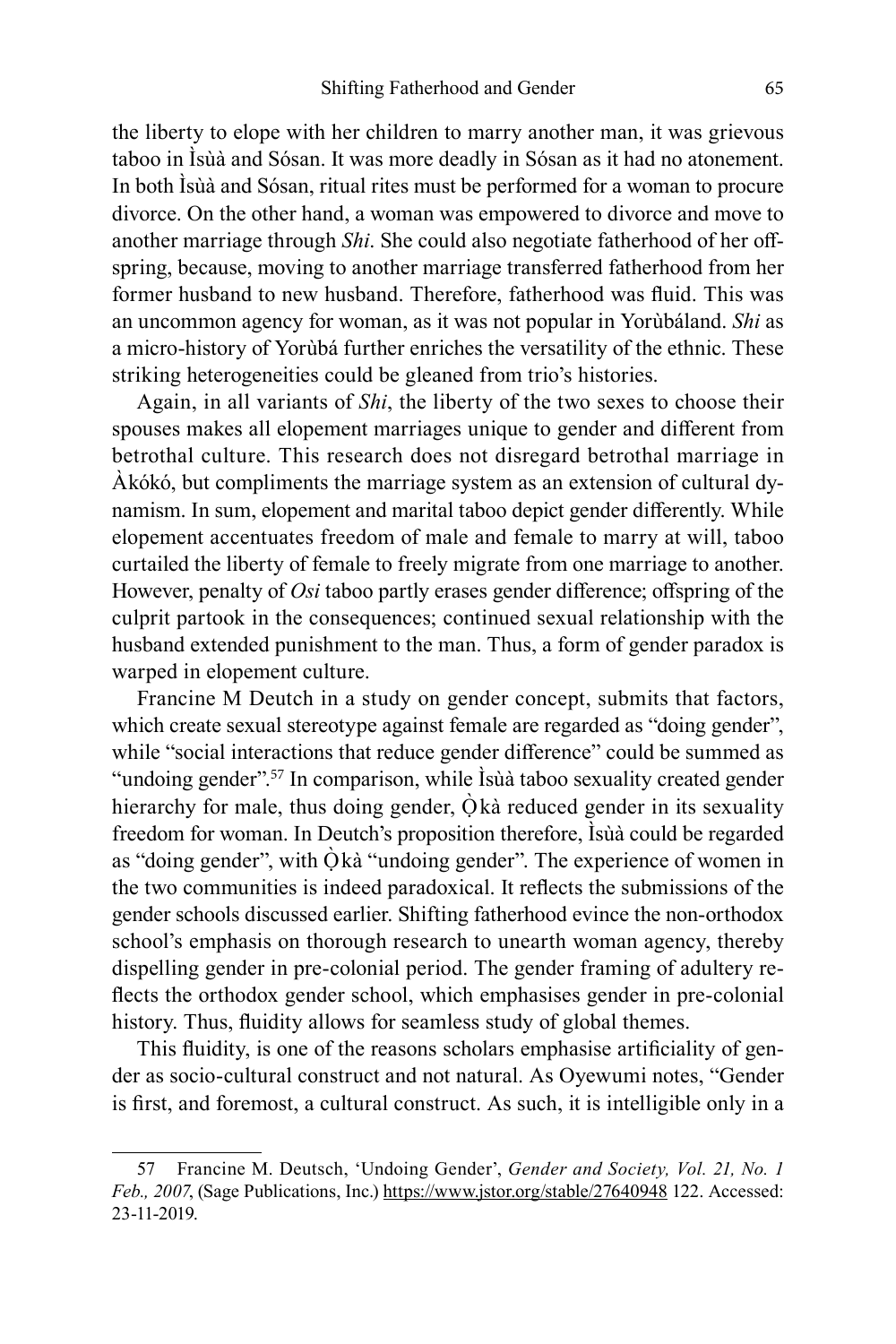cultural frame.... Thus any claims made on the basis of studies in one culture cannot necessarily hold true for other cultures and should not be universalized."58 Indeed, 'adultery' cannot be universalised in Àkókó: while Ìsùà feminised the act,  $\dot{Q}$  kà did not recognise in *Osi*. Again, this echoes the argument of Deutsch that there is no rigid way of doing 'gender', it is transient or fluid.<sup>59</sup>

All these peculiarities centred on elopement and taboos lend credence to the fact that gender is not programmatic, it is hugely defined by culture. Culture delimits the place of gender in categorisation of role and identity. However, the non-static feature of gender accounts for its continued relevance in scholarly debates. While this study revolves around culture, gender is the mechanism for interpreting the distinctive identity of groups.

## **Conclusion**

Fluidity of Àkókó marital cultures makes the two gender schools apt in discussing gender connections and disruptions. *Shi* and sexuality taboo are rewarding trajectories for the schools. *Shi* shows that while man could marry as many wives as he wanted, woman not only had the ability to freely divorce her husband and remarry, but the ability to negotiate fatherhood of her children. Unlike the traditional involvement of parents in child's choice of spouse, *Shi* empowered male and female to choose their spouses. *Shi* was carried out by married women to make divorce a fait accompli. Leaving one marriage for another through *Shi* did not just serve as a form of divorce, it also signified the power of choice: male and female could choose who they wanted to marry. This complemented the traditional betrothal culture, in other words, modern practice of male and female choosing partner was obtainable in pre-colonial Ọ̀ kà. In sum, *Shi* signified three submissions: fatherhood negotiation, power of choice and freedom to divorce.

*Osi* may not be totally gender-specific in appropriation of penalty, but, only woman was framed for adultery. Controlling married female sexuality was central to enactment of *Osi* taboo, otherwise, unmarried male was not penalised for engaging in sexual relationship. In Sosan, ancestral-linked taboo was central to their marriage culture. The belief in active participation of the dead in the living's activities affects societal behaviours including marriage, such that survival depended on the verdict of the dead. Thus, ancestors were never dead but in transition to another sphere of elders. In the control of married

<sup>58</sup> Oyeronke Oyewumi, 'De-Confounding Gender: Feminist Theorizing and Western Culture, a Comment on Hawkesworth's Confounding Gender', *Signs, Vol. 23, No. 4 (Summer, 1998*), (Chicago: The University of Chicago Press), https://www.jstor.org/stable/3175203 1050. Accessed: 23-11-2019.

<sup>59</sup> Francine M. Deutsch, 'Undoing Gender', *Gender and Society, Vol. 21, No. 1 Feb., 2007*, 106-127.